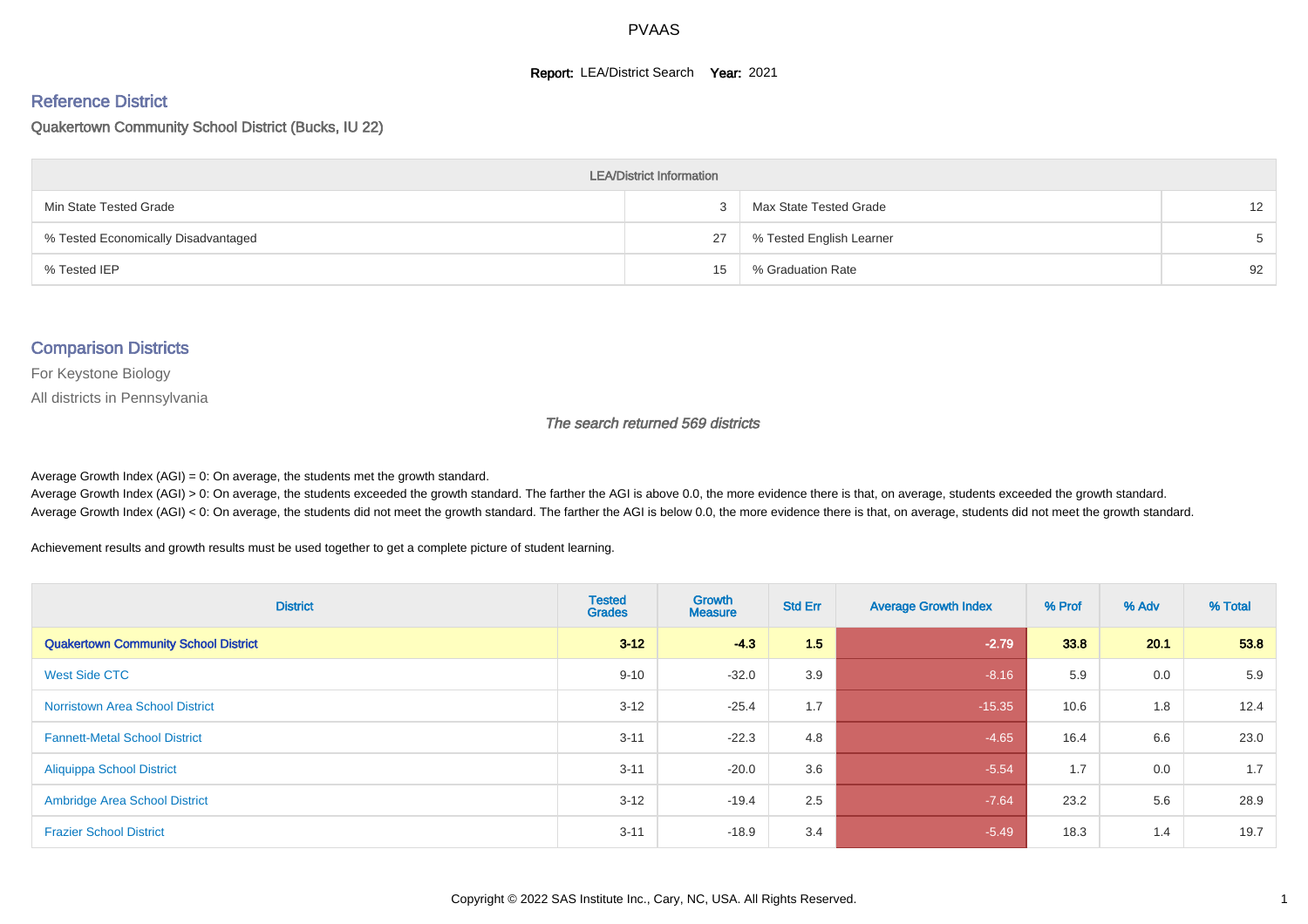| <b>District</b>                                    | <b>Tested</b><br><b>Grades</b> | <b>Growth</b><br><b>Measure</b> | <b>Std Err</b> | <b>Average Growth Index</b> | % Prof | % Adv   | % Total |
|----------------------------------------------------|--------------------------------|---------------------------------|----------------|-----------------------------|--------|---------|---------|
| <b>Quakertown Community School District</b>        | $3 - 12$                       | $-4.3$                          | 1.5            | $-2.79$                     | 33.8   | 20.1    | 53.8    |
| <b>Big Beaver Falls Area School District</b>       | $3 - 11$                       | $-17.9$                         | $2.8\,$        | $-6.27$                     | 9.4    | $2.8\,$ | 12.2    |
| <b>Muhlenberg School District</b>                  | $3 - 10$                       | $-17.8$                         | 1.9            | $-9.34$                     | 12.4   | 4.6     | 17.0    |
| <b>York City School District</b>                   | $3 - 12$                       | $-17.7$                         | 1.8            | $-10.05$                    | 3.2    | 0.7     | 3.9     |
| <b>Cheltenham School District</b>                  | $3 - 11$                       | $-17.6$                         | 2.0            | $-8.74$                     | 24.4   | 8.3     | 32.6    |
| Imhotep Institute Charter High School              | $9 - 11$                       | $-17.6$                         | 5.8            | $-3.03$                     | 15.4   | 0.0     | 15.4    |
| <b>Williamsburg Community School District</b>      | $3 - 11$                       | $-16.9$                         | 4.1            | $-4.14$                     | 22.4   | 0.0     | 22.4    |
| <b>Allentown City School District</b>              | $3 - 12$                       | $-16.9$                         | 1.4            | $-12.37$                    | 5.9    | 0.4     | 6.3     |
| <b>Chartiers-Houston School District</b>           | $3 - 10$                       | $-16.5$                         | 3.5            | $-4.79$                     | 26.3   | 6.6     | 32.9    |
| Meyersdale Area School District                    | $3 - 11$                       | $-16.1$                         | 3.3            | $-4.94$                     | 20.3   | 5.8     | 26.1    |
| <b>Washington School District</b>                  | $3 - 11$                       | $-15.9$                         | 2.9            | $-5.44$                     | 12.9   | 1.7     | 14.7    |
| <b>North Hills School District</b>                 | $3 - 11$                       | $-15.8$                         | 1.8            | $-8.84$                     | 26.4   | 19.8    | 46.2    |
| La Academia Partnership Charter School             | $6 - 11$                       | $-15.5$                         | 5.7            | $-2.70$                     | 2.3    | $0.0\,$ | 2.3     |
| <b>Turkeyfoot Valley Area School District</b>      | $3 - 12$                       | $-15.4$                         | 5.8            | $-2.66$                     | 3.8    | 3.8     | 7.6     |
| <b>Lincoln Park Performing Arts Charter School</b> | $7 - 11$                       | $-14.9$                         | 2.7            | $-5.45$                     | 39.3   | 8.9     | 48.2    |
| Philadelphia Academy Charter School                | $3 - 11$                       | $-14.7$                         | 2.7            | $-5.42$                     | 21.6   | 3.9     | 25.5    |
| <b>Hanover Area School District</b>                | $3 - 11$                       | $-14.7$                         | 4.7            | $-3.13$                     | 12.1   | 3.0     | 15.2    |
| <b>Executive Education Academy Charter School</b>  | $3 - 10$                       | $-14.6$                         | 3.0            | $-4.81$                     | 8.5    | 1.2     | 9.8     |
| <b>Shade-Central City School District</b>          | $3 - 11$                       | $-14.6$                         | 4.0            | $-3.68$                     | 9.6    | 0.0     | 9.6     |
| <b>Northwestern School District</b>                | $3 - 11$                       | $-14.6$                         | 3.2            | $-4.51$                     | 32.5   | 13.7    | 46.2    |
| <b>Butler Area School District</b>                 | $3 - 11$                       | $-14.1$                         | 1.5            | $-9.60$                     | 26.4   | 11.1    | 37.5    |
| <b>Greater Latrobe School District</b>             | $3 - 11$                       | $-14.1$                         | 2.0            | $-7.14$                     | 41.0   | 12.6    | 53.6    |
| <b>California Area School District</b>             | $3 - 10$                       | $-13.7$                         | 4.5            | $-3.06$                     | 41.7   | 16.7    | 58.3    |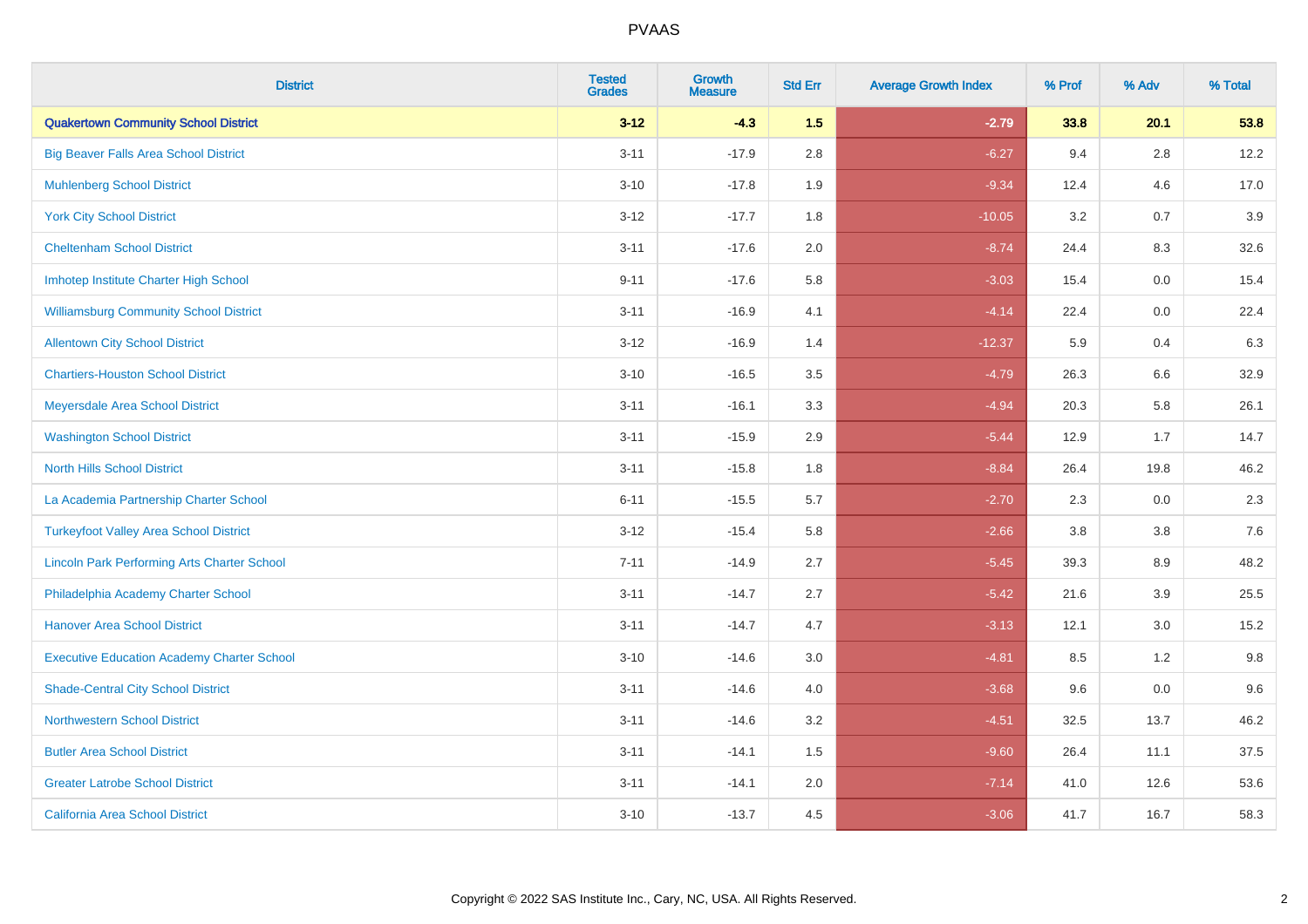| <b>District</b>                                | <b>Tested</b><br><b>Grades</b> | <b>Growth</b><br><b>Measure</b> | <b>Std Err</b> | <b>Average Growth Index</b> | % Prof | % Adv   | % Total |
|------------------------------------------------|--------------------------------|---------------------------------|----------------|-----------------------------|--------|---------|---------|
| <b>Quakertown Community School District</b>    | $3 - 12$                       | $-4.3$                          | 1.5            | $-2.79$                     | 33.8   | 20.1    | 53.8    |
| <b>New Castle Area School District</b>         | $3 - 12$                       | $-13.6$                         | 2.3            | $-5.99$                     | 17.6   | $2.0\,$ | 19.5    |
| <b>Central Fulton School District</b>          | $3 - 11$                       | $-13.3$                         | 3.2            | $-4.20$                     | 18.1   | 9.7     | 27.8    |
| <b>Panther Valley School District</b>          | $3 - 12$                       | $-13.3$                         | 3.2            | $-4.10$                     | 31.5   | 4.1     | 35.6    |
| <b>Greenville Area School District</b>         | $3 - 11$                       | $-13.2$                         | 3.0            | $-4.45$                     | 32.1   | 4.6     | 36.7    |
| Morrisville Borough School District            | $3 - 11$                       | $-13.1$                         | 3.7            | $-3.52$                     | 4.9    | 1.6     | 6.6     |
| <b>Tussey Mountain School District</b>         | $3 - 12$                       | $-13.0$                         | 3.3            | $-3.93$                     | 11.1   | 3.2     | 14.3    |
| <b>Riverview School District</b>               | $3 - 11$                       | $-13.0$                         | 4.0            | $-3.29$                     | 43.1   | 7.8     | 51.0    |
| <b>Pittsburgh School District</b>              | $3 - 11$                       | $-13.0$                         | 1.1            | $-12.25$                    | 16.1   | 6.5     | 22.6    |
| <b>Tacony Academy Charter School</b>           | $3 - 11$                       | $-12.9$                         | 3.3            | $-3.90$                     | 8.6    | 1.4     | 10.0    |
| <b>Central Cambria School District</b>         | $3 - 11$                       | $-12.7$                         | 2.3            | $-5.61$                     | 19.4   | 7.4     | 26.9    |
| <b>Neshannock Township School District</b>     | $3 - 10$                       | $-12.5$                         | 2.7            | $-4.73$                     | 29.0   | 13.0    | 42.0    |
| <b>Ellwood City Area School District</b>       | $3 - 11$                       | $-12.5$                         | 3.1            | $-4.00$                     | 26.7   | 8.7     | 35.4    |
| <b>Southmoreland School District</b>           | $3 - 11$                       | $-12.5$                         | 3.1            | $-4.04$                     | 33.3   | 15.5    | 48.8    |
| <b>Wilkes-Barre Area School District</b>       | $3 - 11$                       | $-12.4$                         | 2.4            | $-5.18$                     | 14.2   | 3.7     | 17.9    |
| <b>Hanover Public School District</b>          | $3 - 11$                       | $-12.4$                         | 2.7            | $-4.50$                     | 22.7   | $6.2\,$ | 28.9    |
| <b>Girard School District</b>                  | $3 - 11$                       | $-12.3$                         | 2.6            | $-4.76$                     | 29.7   | 18.9    | 48.6    |
| <b>Dunmore School District</b>                 | $3 - 11$                       | $-12.2$                         | 2.7            | $-4.51$                     | 15.0   | 5.3     | 20.4    |
| <b>Mcguffey School District</b>                | $3 - 11$                       | $-12.1$                         | 3.0            | $-4.06$                     | 12.8   | 5.9     | 18.6    |
| Jefferson-Morgan School District               | $3 - 10$                       | $-12.0$                         | 3.9            | $-3.09$                     | 28.6   | 6.1     | 34.7    |
| <b>West Mifflin Area School District</b>       | $3 - 12$                       | $-11.9$                         | 2.5            | $-4.77$                     | 15.9   | 4.0     | 19.9    |
| <b>Windber Area School District</b>            | $3 - 11$                       | $-11.9$                         | 3.0            | $-3.94$                     | 41.0   | 10.3    | 51.3    |
| Lehigh Valley Charter High School For The Arts | $9 - 10$                       | $-11.8$                         | 2.5            | $-4.76$                     | 28.9   | 5.7     | 34.6    |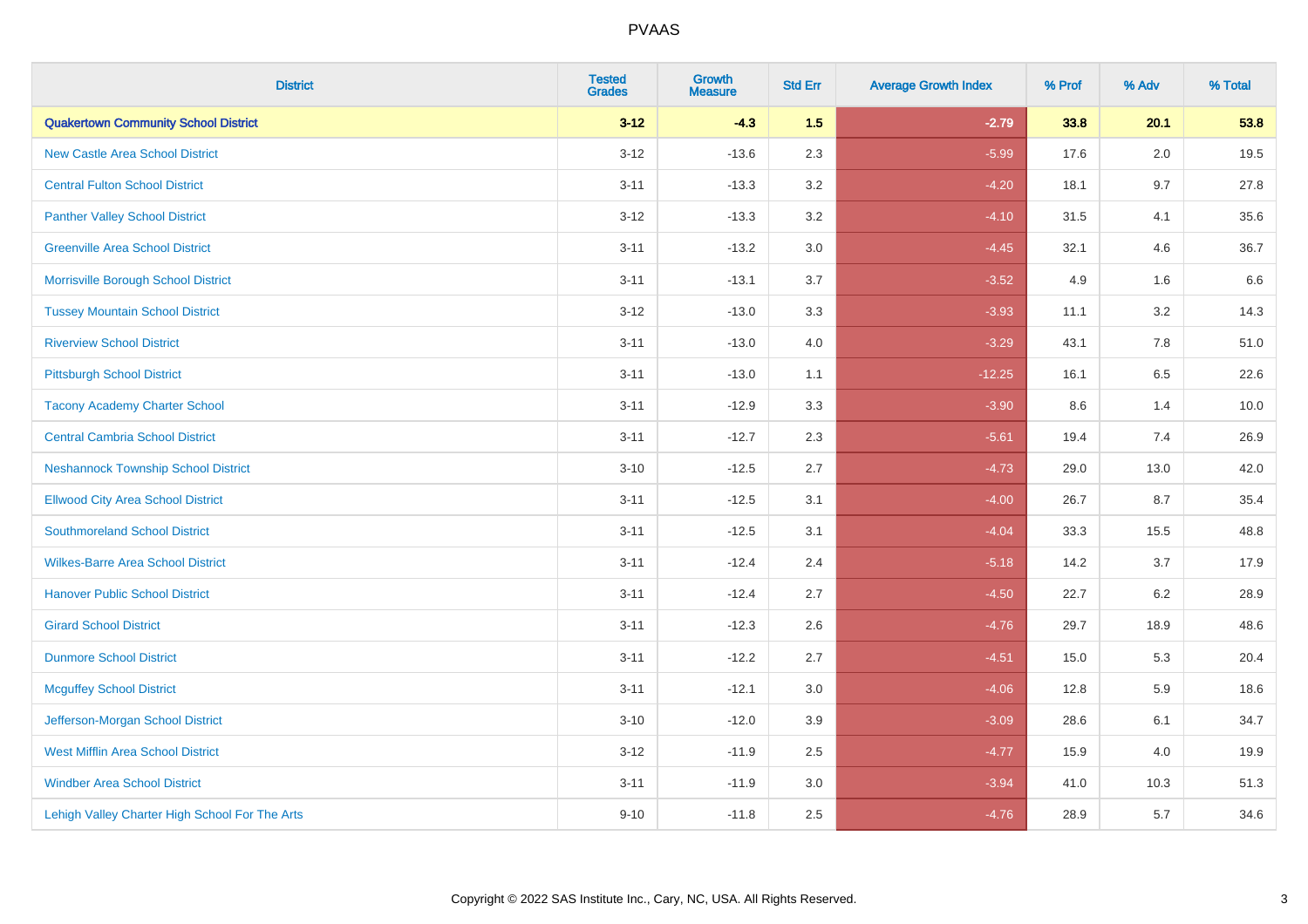| <b>District</b>                               | <b>Tested</b><br><b>Grades</b> | <b>Growth</b><br><b>Measure</b> | <b>Std Err</b> | <b>Average Growth Index</b> | % Prof | % Adv   | % Total |
|-----------------------------------------------|--------------------------------|---------------------------------|----------------|-----------------------------|--------|---------|---------|
| <b>Quakertown Community School District</b>   | $3 - 12$                       | $-4.3$                          | 1.5            | $-2.79$                     | 33.8   | 20.1    | 53.8    |
| <b>Derry Area School District</b>             | $3 - 11$                       | $-11.8$                         | 2.6            | $-4.53$                     | 34.8   | 6.1     | 40.9    |
| <b>Moniteau School District</b>               | $3 - 11$                       | $-11.8$                         | 2.9            | $-4.07$                     | 22.6   | $5.0\,$ | 27.6    |
| Jefferson County-Dubois AVTS                  | $9 - 11$                       | $-11.7$                         | 3.1            | $-3.72$                     | 17.6   | 2.8     | 20.4    |
| <b>Williamsport Area School District</b>      | $3 - 11$                       | $-11.7$                         | 1.4            | $-8.29$                     | 18.2   | 10.5    | 28.7    |
| <b>Forbes Road School District</b>            | $3 - 11$                       | $-11.5$                         | 4.7            | $-2.43$                     | 23.1   | 10.3    | 33.3    |
| <b>Old Forge School District</b>              | $3 - 12$                       | $-11.3$                         | 3.1            | $-3.62$                     | 28.6   | 13.2    | 41.8    |
| <b>Burgettstown Area School District</b>      | $3 - 11$                       | $-11.2$                         | 3.2            | $-3.46$                     | 16.0   | 2.7     | 18.7    |
| <b>Mid Valley School District</b>             | $3 - 10$                       | $-11.1$                         | 2.7            | $-4.07$                     | 28.3   | 8.1     | 36.4    |
| Lackawanna Trail School District              | $3 - 10$                       | $-11.0$                         | 3.3            | $-3.35$                     | 13.1   | 18.0    | 31.2    |
| <b>York Co School Of Technology</b>           | $9 - 12$                       | $-10.9$                         | 1.6            | $-6.79$                     | 22.6   | 4.0     | 26.6    |
| <b>East Lycoming School District</b>          | $3 - 11$                       | $-10.9$                         | 2.1            | $-5.08$                     | 22.5   | 8.2     | 30.8    |
| Jim Thorpe Area School District               | $3 - 11$                       | $-10.9$                         | 2.4            | $-4.48$                     | 19.5   | 6.0     | 25.5    |
| <b>Ligonier Valley School District</b>        | $3 - 11$                       | $-10.8$                         | 3.1            | $-3.43$                     | 34.1   | 5.8     | 39.9    |
| <b>General Mclane School District</b>         | $3 - 11$                       | $-10.7$                         | 2.4            | $-4.40$                     | 34.0   | 15.6    | 49.6    |
| <b>Mohawk Area School District</b>            | $3 - 11$                       | $-10.5$                         | 2.8            | $-3.75$                     | 35.1   | 10.6    | 45.7    |
| <b>Kennett Consolidated School District</b>   | $3 - 11$                       | $-10.4$                         | 1.7            | $-6.27$                     | 28.7   | 14.0    | 42.7    |
| <b>Commodore Perry School District</b>        | $3 - 11$                       | $-10.4$                         | 4.5            | $-2.30$                     | 29.4   | 5.9     | 35.3    |
| <b>Hempfield Area School District</b>         | $3 - 12$                       | $-10.2$                         | 1.6            | $-6.37$                     | 28.1   | 19.2    | 47.3    |
| <b>Scranton School District</b>               | $3 - 12$                       | $-10.1$                         | 2.5            | $-4.04$                     | 20.0   | 7.7     | 27.7    |
| <b>Milton Area School District</b>            | $3 - 11$                       | $-10.1$                         | 2.5            | $-4.04$                     | 23.0   | 11.3    | 34.2    |
| <b>Lancaster School District</b>              | $3 - 12$                       | $-10.0$                         | 1.4            | $-7.22$                     | 9.0    | 3.9     | 12.8    |
| <b>Clarion-Limestone Area School District</b> | $3 - 12$                       | $-10.0$                         | 3.6            | $-2.76$                     | 28.3   | 20.0    | 48.3    |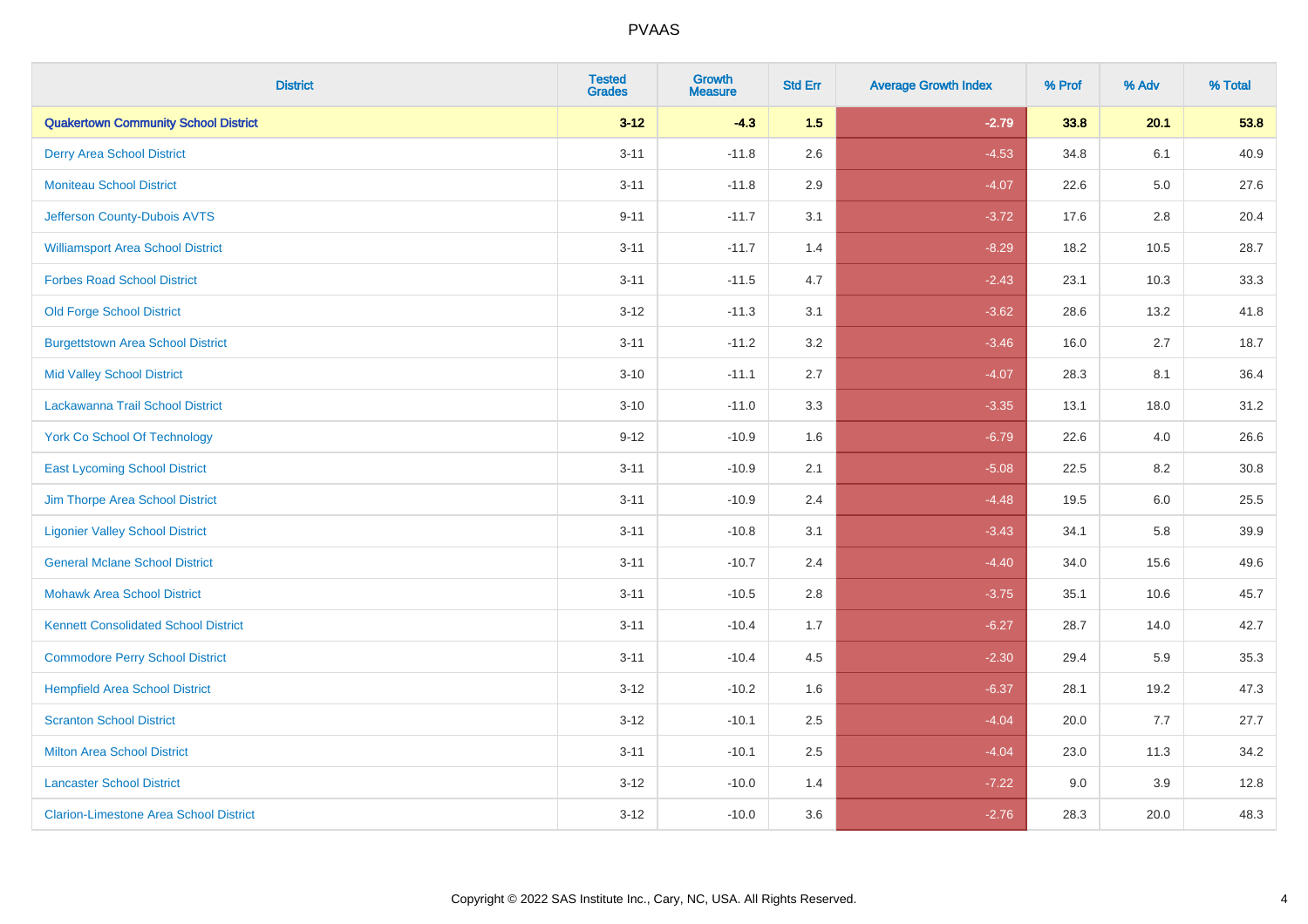| <b>District</b>                                | <b>Tested</b><br><b>Grades</b> | <b>Growth</b><br><b>Measure</b> | <b>Std Err</b> | <b>Average Growth Index</b> | % Prof | % Adv | % Total |
|------------------------------------------------|--------------------------------|---------------------------------|----------------|-----------------------------|--------|-------|---------|
| <b>Quakertown Community School District</b>    | $3 - 12$                       | $-4.3$                          | 1.5            | $-2.79$                     | 33.8   | 20.1  | 53.8    |
| <b>Deer Lakes School District</b>              | $3 - 11$                       | $-10.0$                         | 2.5            | $-4.02$                     | 27.7   | 9.9   | 37.6    |
| <b>Lawrence County CTC</b>                     | $10 - 11$                      | $-9.8$                          | 3.7            | $-2.68$                     | 7.3    | 0.0   | 7.3     |
| <b>Big Spring School District</b>              | $3 - 11$                       | $-9.8$                          | 2.3            | $-4.32$                     | 23.6   | 12.9  | 36.5    |
| <b>West York Area School District</b>          | $3 - 12$                       | $-9.8$                          | 2.7            | $-3.57$                     | 21.9   | 10.9  | 32.8    |
| Mastery Charter School - Gratz Campus          | $7 - 10$                       | $-9.5$                          | 4.6            | $-2.09$                     | 0.0    | 3.4   | 3.4     |
| <b>Jamestown Area School District</b>          | $3 - 11$                       | $-9.5$                          | 4.1            | $-2.33$                     | 41.5   | 4.9   | 46.3    |
| <b>Antietam School District</b>                | $3 - 10$                       | $-9.5$                          | 3.7            | $-2.57$                     | 20.9   | 1.5   | 22.4    |
| <b>Coatesville Area School District</b>        | $3 - 11$                       | $-9.5$                          | 1.6            | $-5.81$                     | 12.8   | 3.3   | 16.2    |
| <b>Plum Borough School District</b>            | $3 - 11$                       | $-9.4$                          | 2.4            | $-3.98$                     | 32.9   | 27.4  | 60.4    |
| Insight PA Cyber Charter School                | $3 - 11$                       | $-9.4$                          | 5.8            | $-1.62$                     | 25.6   | 4.6   | 30.2    |
| <b>Western Beaver County School District</b>   | $3 - 11$                       | $-9.3$                          | 4.2            | $-2.20$                     | 45.1   | 3.9   | 49.0    |
| <b>Carbon Career &amp; Technical Institute</b> | $9 - 11$                       | $-9.3$                          | 3.2            | $-2.92$                     | 19.6   | 2.2   | 21.7    |
| <b>Chartiers Valley School District</b>        | $3 - 11$                       | $-9.1$                          | 2.1            | $-4.23$                     | 20.7   | 17.4  | 38.0    |
| <b>South Park School District</b>              | $3 - 11$                       | $-8.8$                          | 2.5            | $-3.46$                     | 28.1   | 17.0  | 45.2    |
| <b>Grove City Area School District</b>         | $3 - 12$                       | $-8.8$                          | 2.3            | $-3.89$                     | 25.6   | 16.4  | 42.0    |
| <b>Trinity Area School District</b>            | $3 - 11$                       | $-8.7$                          | 1.8            | $-4.87$                     | 20.9   | 9.8   | 30.8    |
| <b>Union City Area School District</b>         | $3-12$                         | $-8.7$                          | 3.3            | $-2.59$                     | 29.7   | 10.9  | 40.6    |
| <b>Shanksville-Stonycreek School District</b>  | $3 - 10$                       | $-8.6$                          | 5.5            | $-1.55$                     | 17.6   | 23.5  | 41.2    |
| Southern Columbia Area School District         | $3 - 11$                       | $-8.5$                          | 3.0            | $-2.83$                     | 30.5   | 12.8  | 43.3    |
| <b>Interboro School District</b>               | $3 - 12$                       | $-8.4$                          | 2.0            | $-4.27$                     | 27.6   | 6.4   | 34.1    |
| <b>Montoursville Area School District</b>      | $3 - 12$                       | $-8.4$                          | 2.6            | $-3.17$                     | 38.8   | 18.2  | 57.0    |
| Salisbury-Elk Lick School District             | $3 - 11$                       | $-8.4$                          | 5.8            | $-1.45$                     | 33.3   | 5.6   | 38.9    |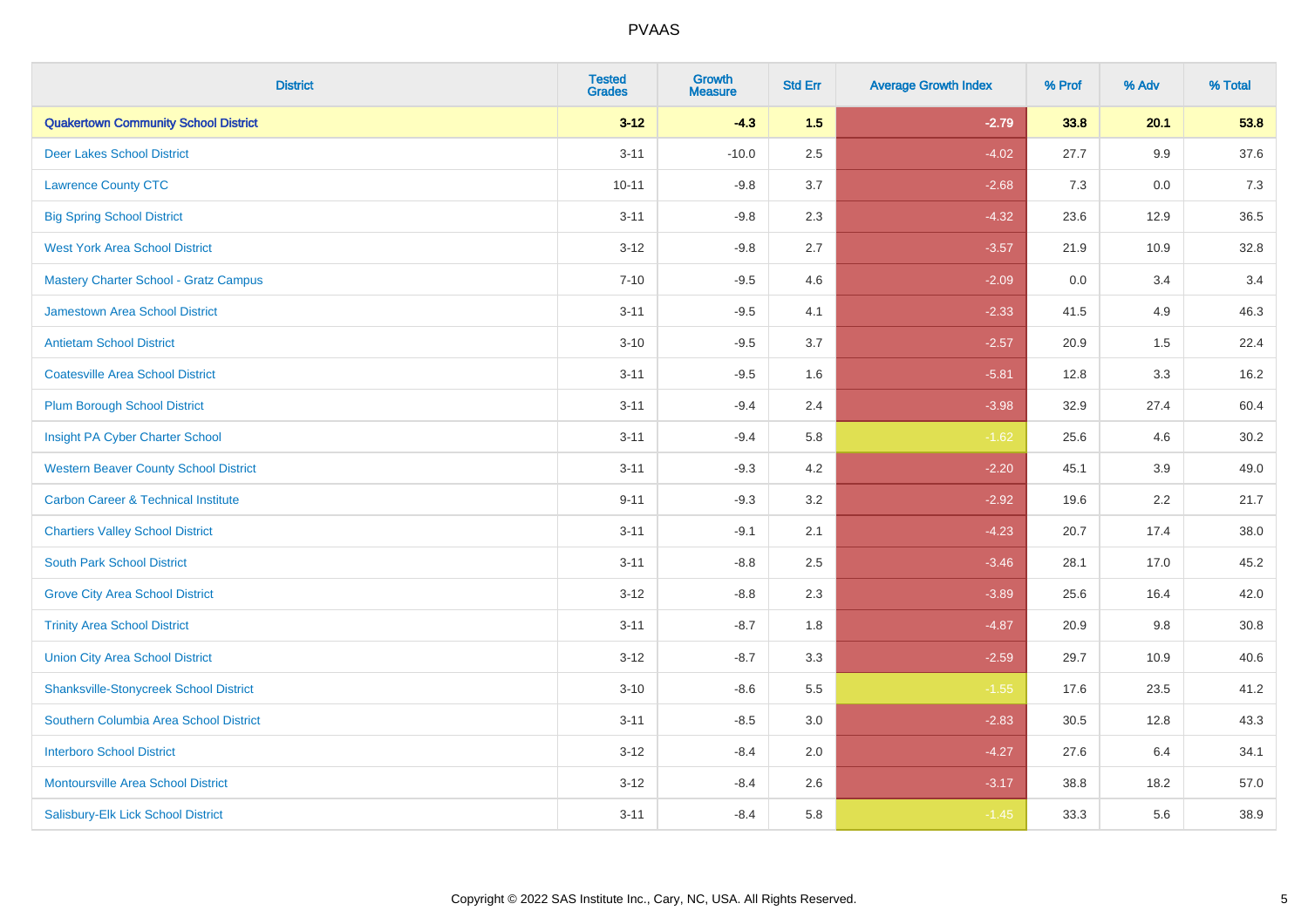| <b>District</b>                               | <b>Tested</b><br><b>Grades</b> | <b>Growth</b><br><b>Measure</b> | <b>Std Err</b> | <b>Average Growth Index</b> | % Prof | % Adv | % Total |
|-----------------------------------------------|--------------------------------|---------------------------------|----------------|-----------------------------|--------|-------|---------|
| <b>Quakertown Community School District</b>   | $3 - 12$                       | $-4.3$                          | 1.5            | $-2.79$                     | 33.8   | 20.1  | 53.8    |
| <b>Shikellamy School District</b>             | $3 - 10$                       | $-8.3$                          | 2.4            | $-3.42$                     | 20.8   | 18.5  | 39.2    |
| <b>Achievement House Charter School</b>       | $7 - 11$                       | $-8.2$                          | 3.6            | $-2.28$                     | 16.7   | 2.8   | 19.4    |
| <b>Pittston Area School District</b>          | $3 - 11$                       | $-8.2$                          | 2.2            | $-3.75$                     | 26.7   | 14.8  | 41.5    |
| <b>West Greene School District</b>            | $3 - 11$                       | $-8.1$                          | 3.9            | $-2.08$                     | 31.0   | 11.9  | 42.9    |
| Boys Latin Of Philadelphia Charter School     | $6 - 12$                       | $-8.0$                          | 2.7            | $-3.02$                     | 1.4    | 0.0   | 1.4     |
| <b>Jenkintown School District</b>             | $3 - 11$                       | $-7.9$                          | 4.1            | $-1.92$                     | 34.1   | 27.3  | 61.4    |
| <b>Mount Carmel Area School District</b>      | $3 - 11$                       | $-7.9$                          | 2.3            | $-3.38$                     | 18.2   | 4.4   | 22.6    |
| Philadelphia City School District             | $3 - 12$                       | $-7.8$                          | 0.6            | $-13.43$                    | 16.4   | 6.5   | 22.9    |
| <b>Somerset Area School District</b>          | $3 - 11$                       | $-7.6$                          | 2.4            | $-3.17$                     | 21.0   | 14.5  | 35.5    |
| Octorara Area School District                 | $3 - 11$                       | $-7.5$                          | 3.2            | $-2.35$                     | 26.1   | 17.0  | 43.2    |
| <b>Redbank Valley School District</b>         | $3 - 11$                       | $-7.5$                          | 3.1            | $-2.41$                     | 12.4   | 10.6  | 23.1    |
| <b>Blairsville-Saltsburg School District</b>  | $3 - 11$                       | $-7.5$                          | 2.8            | $-2.67$                     | 20.1   | 8.2   | 28.3    |
| <b>Bristol Township School District</b>       | $3 - 11$                       | $-7.4$                          | 1.4            | $-5.32$                     | 13.8   | 4.6   | 18.4    |
| <b>West Middlesex Area School District</b>    | $3 - 10$                       | $-7.4$                          | 3.5            | $-2.11$                     | 32.0   | 9.6   | 41.6    |
| Lincoln Leadership Academy Charter School     | $3 - 12$                       | $-7.4$                          | 3.7            | $-1.99$                     | 6.4    | 2.1   | 8.5     |
| Catasauqua Area School District               | $3 - 12$                       | $-7.3$                          | 2.8            | $-2.58$                     | 27.1   | 11.2  | 38.3    |
| <b>Innovative Arts Academy Charter School</b> | $6 - 11$                       | $-7.2$                          | 2.5            | $-2.83$                     | 2.0    | 0.0   | 2.0     |
| <b>Keystone Oaks School District</b>          | $3 - 11$                       | $-7.2$                          | 2.3            | $-3.14$                     | 30.0   | 11.1  | 41.0    |
| Karns City Area School District               | $3 - 11$                       | $-7.2$                          | 2.6            | $-2.71$                     | 26.4   | 20.8  | 47.2    |
| Columbia-Montour AVTS                         | $9 - 10$                       | $-7.1$                          | 2.8            | $-2.52$                     | 19.5   | 3.2   | 22.7    |
| <b>Carmichaels Area School District</b>       | $3 - 10$                       | $-7.0$                          | 3.1            | $-2.30$                     | 17.8   | 9.6   | 27.4    |
| <b>Sto-Rox School District</b>                | $3 - 10$                       | $-7.0$                          | 3.5            | $-1.99$                     | 3.2    | 0.0   | 3.2     |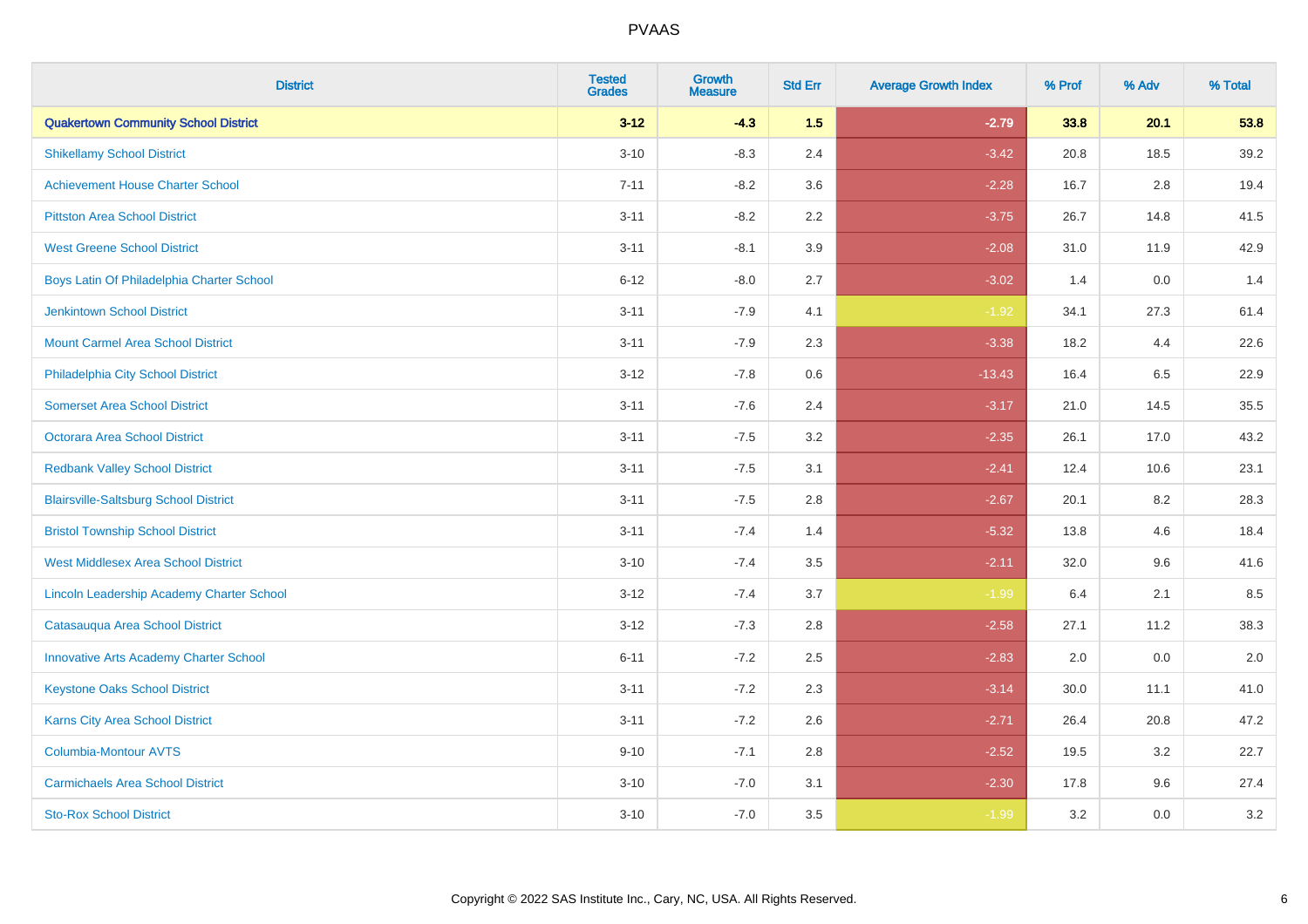| <b>District</b>                                        | <b>Tested</b><br><b>Grades</b> | <b>Growth</b><br><b>Measure</b> | <b>Std Err</b> | <b>Average Growth Index</b> | % Prof | % Adv | % Total |
|--------------------------------------------------------|--------------------------------|---------------------------------|----------------|-----------------------------|--------|-------|---------|
| <b>Quakertown Community School District</b>            | $3 - 12$                       | $-4.3$                          | 1.5            | $-2.79$                     | 33.8   | 20.1  | 53.8    |
| <b>Berwick Area School District</b>                    | $3 - 11$                       | $-6.9$                          | 2.4            | $-2.84$                     | 22.3   | 11.5  | 33.8    |
| <b>Richland School District</b>                        | $3 - 11$                       | $-6.9$                          | 2.6            | $-2.63$                     | 40.1   | 20.9  | 61.0    |
| <b>Greensburg Salem School District</b>                | $3 - 11$                       | $-6.9$                          | 2.2            | $-3.06$                     | 30.3   | 13.3  | 43.6    |
| <b>Corry Area School District</b>                      | $3 - 11$                       | $-6.8$                          | 2.3            | $-3.01$                     | 24.0   | 8.8   | 32.8    |
| <b>Greater Nanticoke Area School District</b>          | $3 - 12$                       | $-6.8$                          | 2.6            | $-2.58$                     | 15.2   | 8.9   | 24.1    |
| <b>Millersburg Area School District</b>                | $3 - 11$                       | $-6.6$                          | 3.4            | $-1.92$                     | 24.1   | 10.3  | 34.5    |
| <b>Sharon City School District</b>                     | $3 - 11$                       | $-6.5$                          | 2.3            | $-2.79$                     | 13.1   | 5.0   | 18.1    |
| <b>Keystone Education Center Charter School</b>        | $3 - 12$                       | $-6.5$                          | 5.1            | $-1.28$                     | 0.0    | 0.0   | 0.0     |
| <b>Union Area School District</b>                      | $3 - 11$                       | $-6.5$                          | 3.8            | $-1.70$                     | 30.6   | 12.2  | 42.9    |
| Perseus House Charter School Of Excellence             | $6 - 11$                       | $-6.4$                          | 2.6            | $-2.50$                     | 0.9    | 0.0   | 0.9     |
| <b>East Allegheny School District</b>                  | $3 - 11$                       | $-6.4$                          | 3.0            | $-2.11$                     | 21.0   | 7.4   | 28.4    |
| <b>Conemaugh Valley School District</b>                | $3 - 12$                       | $-6.3$                          | 4.1            | $-1.54$                     | 23.7   | 5.1   | 28.8    |
| <b>Wellsboro Area School District</b>                  | $3 - 11$                       | $-6.3$                          | 3.0            | $-2.08$                     | 24.4   | 13.4  | 37.8    |
| <b>Freedom Area School District</b>                    | $3 - 11$                       | $-6.3$                          | 3.1            | $-2.04$                     | 22.9   | 8.4   | 31.3    |
| <b>Riverside School District</b>                       | $3 - 11$                       | $-6.2$                          | 2.7            | $-2.33$                     | 20.8   | 17.0  | 37.7    |
| <b>Environmental Charter School At Frick Park</b>      | $3-9$                          | $-6.2$                          | 3.7            | $-1.67$                     | 25.9   | 3.4   | 29.3    |
| <b>Avonworth School District</b>                       | $3 - 10$                       | $-6.2$                          | 2.3            | $-2.68$                     | 35.9   | 14.1  | 50.0    |
| <b>Eastern York School District</b>                    | $3 - 11$                       | $-6.2$                          | 2.3            | $-2.70$                     | 27.8   | 18.5  | 46.4    |
| <b>Chester Charter Scholars Academy Charter School</b> | $3 - 12$                       | $-6.2$                          | 3.3            | $-1.88$                     | 2.2    | 0.0   | 2.2     |
| <b>Yough School District</b>                           | $3 - 10$                       | $-6.2$                          | 2.7            | $-2.27$                     | 28.9   | 8.8   | 37.7    |
| <b>Cambria Heights School District</b>                 | $3 - 10$                       | $-6.2$                          | 2.9            | $-2.11$                     | 25.0   | 13.0  | 38.0    |
| <b>Ridgway Area School District</b>                    | $3 - 11$                       | $-6.1$                          | 4.0            | $-1.53$                     | 42.2   | 15.6  | 57.8    |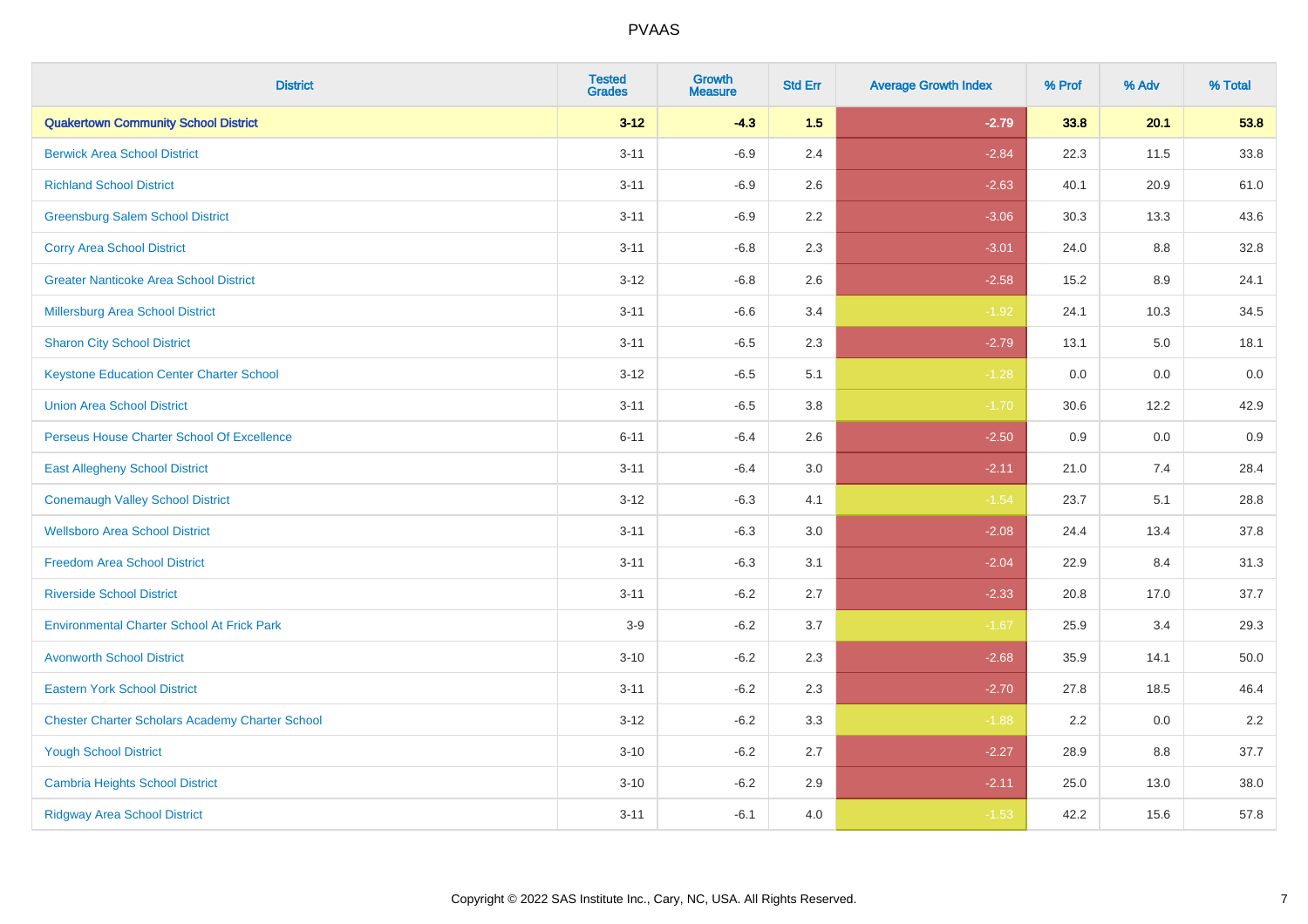| <b>District</b>                                 | <b>Tested</b><br><b>Grades</b> | <b>Growth</b><br><b>Measure</b> | <b>Std Err</b> | <b>Average Growth Index</b> | % Prof | % Adv   | % Total |
|-------------------------------------------------|--------------------------------|---------------------------------|----------------|-----------------------------|--------|---------|---------|
| <b>Quakertown Community School District</b>     | $3 - 12$                       | $-4.3$                          | 1.5            | $-2.79$                     | 33.8   | 20.1    | 53.8    |
| <b>Montour School District</b>                  | $3 - 11$                       | $-6.1$                          | 2.1            | $-2.95$                     | 31.8   | 23.6    | 55.3    |
| <b>Elk Lake School District</b>                 | $3 - 11$                       | $-6.1$                          | 2.9            | $-2.12$                     | 26.3   | 11.6    | 37.9    |
| Mifflinburg Area School District                | $3 - 11$                       | $-6.0$                          | 2.1            | $-2.87$                     | 32.7   | 13.3    | 46.0    |
| <b>Gettysburg Area School District</b>          | $3 - 11$                       | $-6.0$                          | 2.0            | $-3.02$                     | 28.8   | 19.6    | 48.5    |
| <b>Westinghouse Arts Academy Charter School</b> | $9 - 10$                       | $-6.0$                          | 3.3            | $-1.81$                     | 20.2   | $8.9\,$ | 29.1    |
| Southern Huntingdon County School District      | $3 - 11$                       | $-5.9$                          | 3.4            | $-1.76$                     | 32.8   | 4.9     | 37.7    |
| Lehigh Valley Academy Regional Charter School   | $3 - 11$                       | $-5.9$                          | 3.0            | $-1.98$                     | 20.0   | 7.7     | 27.7    |
| <b>Susquenita School District</b>               | $3 - 11$                       | $-5.9$                          | 2.6            | $-2.28$                     | 30.6   | 13.9    | 44.4    |
| <b>Bristol Borough School District</b>          | $3 - 12$                       | $-5.9$                          | 2.9            | $-2.00$                     | 27.8   | 3.3     | 31.1    |
| New Kensington-Arnold School District           | $3 - 11$                       | $-5.8$                          | 3.2            | $-1.80$                     | 10.8   | 1.2     | 12.0    |
| <b>Montgomery Area School District</b>          | $3 - 11$                       | $-5.8$                          | 3.2            | $-1.83$                     | 25.0   | 11.5    | 36.5    |
| <b>Weatherly Area School District</b>           | $3 - 11$                       | $-5.8$                          | $4.0\,$        | $-1.44$                     | 32.1   | 8.9     | 41.1    |
| <b>Rochester Area School District</b>           | $3 - 11$                       | $-5.7$                          | 3.9            | $-1.45$                     | 14.9   | 2.1     | 17.0    |
| <b>Selinsgrove Area School District</b>         | $3 - 12$                       | $-5.7$                          | 2.1            | $-2.74$                     | 25.4   | 13.9    | 39.2    |
| <b>Harmony Area School District</b>             | $3 - 10$                       | $-5.7$                          | 5.0            | $-1.13$                     | 33.3   | $0.0\,$ | 33.3    |
| Mechanicsburg Area School District              | $3 - 11$                       | $-5.7$                          | 1.6            | $-3.48$                     | 35.1   | 16.0    | 51.2    |
| Renaissance Academy Charter School              | $3 - 11$                       | $-5.6$                          | 3.1            | $-1.79$                     | 28.4   | 18.5    | 46.9    |
| <b>City CHS</b>                                 | $10 - 11$                      | $-5.6$                          | 2.4            | $-2.34$                     | 15.9   | 1.5     | 17.4    |
| <b>Millville Area School District</b>           | $3 - 12$                       | $-5.6$                          | 4.4            | $-1.26$                     | 31.4   | 11.4    | 42.9    |
| <b>Chambersburg Area School District</b>        | $3 - 11$                       | $-5.6$                          | 1.3            | $-4.42$                     | 24.2   | 15.2    | 39.4    |
| <b>Wyoming Valley West School District</b>      | $3 - 11$                       | $-5.5$                          | 2.3            | $-2.38$                     | 22.2   | 9.2     | 31.4    |
| <b>Elizabeth Forward School District</b>        | $3 - 11$                       | $-5.5$                          | 2.5            | $-2.25$                     | 32.2   | 12.8    | 45.0    |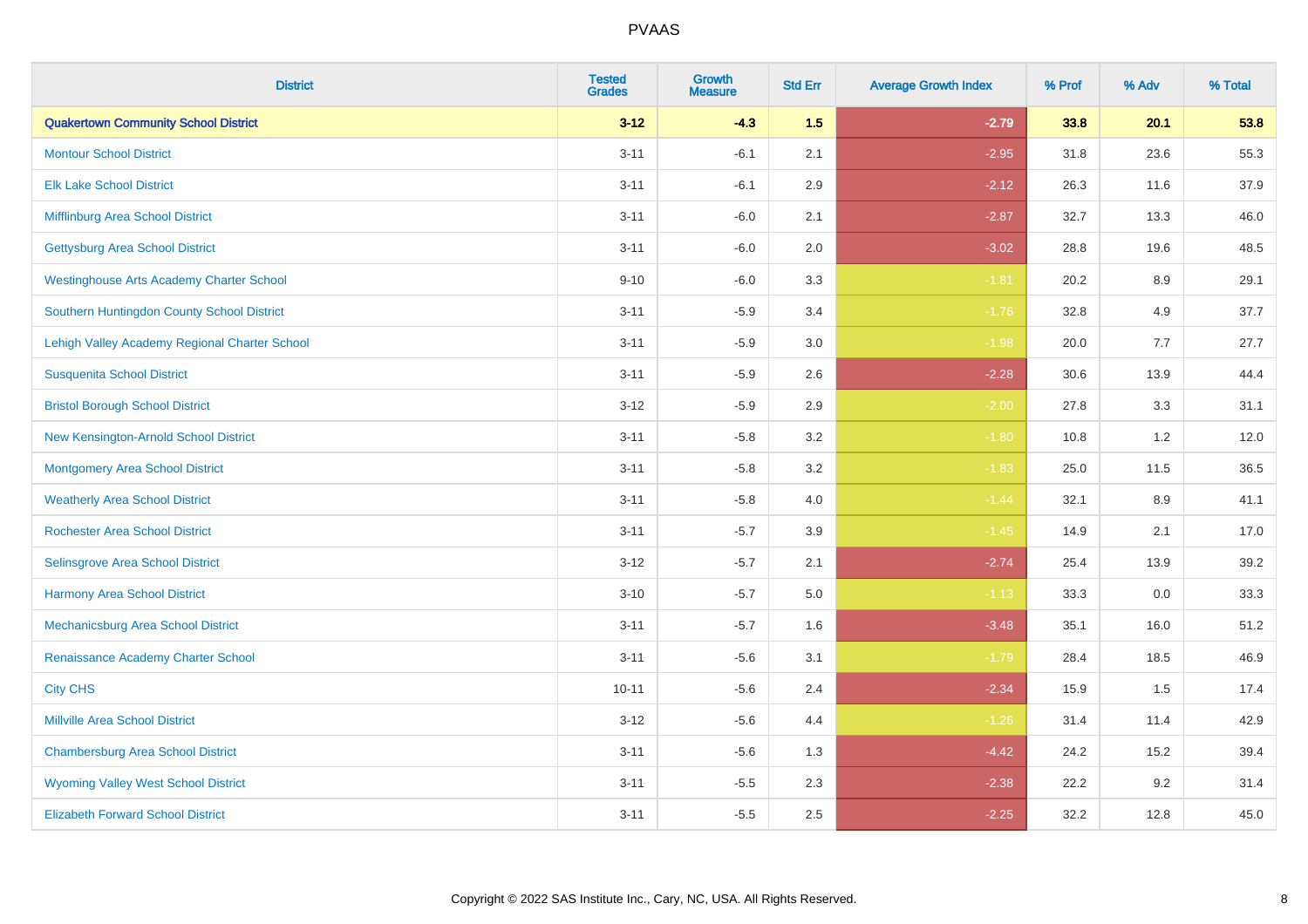| <b>District</b>                                                       | <b>Tested</b><br><b>Grades</b> | Growth<br><b>Measure</b> | <b>Std Err</b> | <b>Average Growth Index</b> | % Prof | % Adv | % Total |
|-----------------------------------------------------------------------|--------------------------------|--------------------------|----------------|-----------------------------|--------|-------|---------|
| <b>Quakertown Community School District</b>                           | $3 - 12$                       | $-4.3$                   | 1.5            | $-2.79$                     | 33.8   | 20.1  | 53.8    |
| <b>Wyoming Area School District</b>                                   | $3 - 10$                       | $-5.5$                   | 2.5            | $-2.21$                     | 32.0   | 9.6   | 41.6    |
| <b>Baldwin-Whitehall School District</b>                              | $3 - 11$                       | $-5.5$                   | 1.9            | $-2.93$                     | 32.0   | 14.7  | 46.7    |
| <b>Riverside Beaver County School District</b>                        | $3 - 11$                       | $-5.5$                   | 2.7            | $-2.03$                     | 35.8   | 23.2  | 59.0    |
| <b>Cornell School District</b>                                        | $3 - 11$                       | $-5.5$                   | 4.6            | $-1.20$                     | 11.3   | 3.2   | 14.5    |
| <b>Pottsgrove School District</b>                                     | $3 - 11$                       | $-5.5$                   | 2.0            | $-2.78$                     | 28.6   | 10.3  | 38.8    |
| <b>Mount Pleasant Area School District</b>                            | $3 - 11$                       | $-5.4$                   | 2.3            | $-2.37$                     | 33.3   | 8.7   | 42.0    |
| <b>North East School District</b>                                     | $3 - 11$                       | $-5.3$                   | 2.7            | $-1.97$                     | 31.7   | 24.8  | 56.4    |
| <b>Wissahickon School District</b>                                    | $3 - 10$                       | $-5.3$                   | 1.7            | $-3.14$                     | 27.5   | 29.0  | 56.6    |
| <b>Steelton-Highspire School District</b>                             | $3 - 11$                       | $-5.3$                   | 3.2            | $-1.65$                     | 13.9   | 0.0   | 13.9    |
| <b>Connellsville Area School District</b>                             | $3 - 11$                       | $-5.3$                   | 2.0            | $-2.67$                     | 24.2   | 5.0   | 29.1    |
| Schuylkill Haven Area School District                                 | $3 - 11$                       | $-5.3$                   | 2.7            | $-1.96$                     | 22.2   | 11.6  | 33.8    |
| <b>Central Dauphin School District</b>                                | $3 - 11$                       | $-5.2$                   | 1.2            | $-4.24$                     | 29.3   | 8.7   | 38.0    |
| <b>Carlisle Area School District</b>                                  | $3 - 11$                       | $-5.2$                   | 1.7            | $-2.99$                     | 28.0   | 19.3  | 47.3    |
| <b>Moshannon Valley School District</b>                               | $3 - 10$                       | $-5.1$                   | 4.6            | $-1.12$                     | 25.0   | 12.5  | 37.5    |
| <b>Southern Fulton School District</b>                                | $3 - 11$                       | $-5.1$                   | 4.0            | $-1.29$                     | 21.7   | 13.0  | 34.8    |
| Preparatory Charter School Of Mathematics, Science, Tech, And Careers | $9 - 10$                       | $-5.1$                   | 2.5            | $-2.03$                     | 6.3    | 1.4   | 7.7     |
| <b>Propel Charter School-Homestead</b>                                | $3 - 11$                       | $-5.0$                   | 3.9            | $-1.27$                     | 7.3    | 0.0   | 7.3     |
| <b>Northeast Bradford School District</b>                             | $3 - 10$                       | $-5.0$                   | 3.7            | $-1.35$                     | 30.6   | 4.8   | 35.5    |
| <b>Canon-Mcmillan School District</b>                                 | $3 - 11$                       | $-5.0$                   | 1.5            | $-3.25$                     | 30.8   | 28.5  | 59.3    |
| <b>Titusville Area School District</b>                                | $3 - 11$                       | $-5.0$                   | 2.5            | $-1.98$                     | 26.5   | 6.8   | 33.3    |
| <b>Cameron County School District</b>                                 | $3 - 12$                       | $-5.0$                   | 4.4            | $-1.12$                     | 34.9   | 4.8   | 39.7    |
| <b>Pottsville Area School District</b>                                | $3 - 12$                       | $-4.9$                   | 2.1            | $-2.36$                     | 21.8   | 7.9   | 29.6    |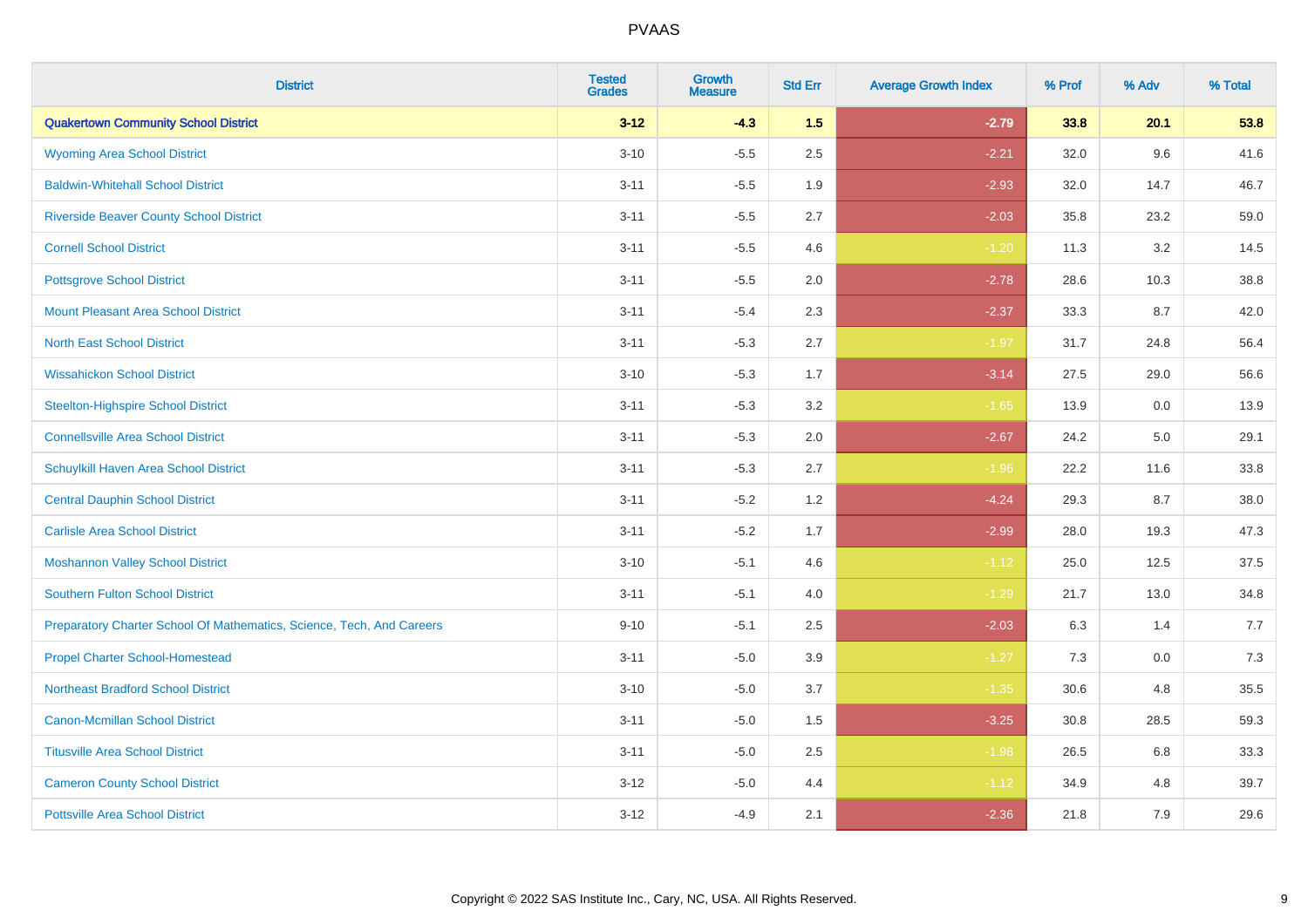| <b>District</b>                              | <b>Tested</b><br><b>Grades</b> | <b>Growth</b><br><b>Measure</b> | <b>Std Err</b> | <b>Average Growth Index</b> | % Prof | % Adv   | % Total |
|----------------------------------------------|--------------------------------|---------------------------------|----------------|-----------------------------|--------|---------|---------|
| <b>Quakertown Community School District</b>  | $3 - 12$                       | $-4.3$                          | 1.5            | $-2.79$                     | 33.8   | 20.1    | 53.8    |
| East Stroudsburg Area School District        | $3 - 11$                       | $-4.9$                          | 1.4            | $-3.38$                     | 22.7   | 12.5    | 35.2    |
| <b>North Schuylkill School District</b>      | $3 - 11$                       | $-4.7$                          | 2.2            | $-2.16$                     | 20.2   | 11.7    | 31.9    |
| <b>Troy Area School District</b>             | $3 - 10$                       | $-4.7$                          | 3.2            | $-1.46$                     | 22.8   | 16.5    | 39.2    |
| <b>Shenandoah Valley School District</b>     | $3 - 11$                       | $-4.5$                          | 3.5            | $-1.29$                     | 14.3   | 0.0     | 14.3    |
| <b>Susquehanna Community School District</b> | $3 - 11$                       | $-4.5$                          | 3.8            | $-1.19$                     | 31.9   | 8.8     | 40.7    |
| <b>Penn Cambria School District</b>          | $3 - 11$                       | $-4.5$                          | 2.4            | $-1.86$                     | 27.3   | 15.8    | 43.2    |
| <b>Erie City School District</b>             | $3 - 12$                       | $-4.5$                          | 1.4            | $-3.09$                     | 13.4   | 6.7     | 20.1    |
| <b>Bethlehem Area School District</b>        | $3 - 11$                       | $-4.5$                          | 1.1            | $-3.91$                     | 20.4   | 11.3    | 31.7    |
| <b>Bethel Park School District</b>           | $3 - 11$                       | $-4.4$                          | 1.7            | $-2.62$                     | 40.1   | 27.3    | 67.4    |
| <b>Governor Mifflin School District</b>      | $3 - 11$                       | $-4.4$                          | 1.6            | $-2.69$                     | 30.3   | 7.7     | 38.0    |
| Pocono Mountain School District              | $3 - 12$                       | $-4.3$                          | 1.8            | $-2.43$                     | 35.5   | 17.1    | 52.6    |
| <b>Quakertown Community School District</b>  | $3 - 12$                       | $-4.3$                          | 1.5            | $-2.79$                     | 33.8   | 20.1    | 53.8    |
| <b>Charleroi School District</b>             | $3 - 11$                       | $-4.3$                          | 2.7            | $-1.55$                     | 22.2   | 15.9    | 38.1    |
| <b>Woodland Hills School District</b>        | $3 - 12$                       | $-4.2$                          | 2.5            | $-1.66$                     | 10.1   | 1.4     | 11.5    |
| Urban Pathways 6-12 Charter School           | $6 - 11$                       | $-4.1$                          | 5.7            | $-0.72$                     | 0.0    | $0.0\,$ | $0.0\,$ |
| <b>Southern Lehigh School District</b>       | $3 - 11$                       | $-4.1$                          | 2.1            | $-1.94$                     | 39.3   | 28.0    | 67.2    |
| <b>Kiski Area School District</b>            | $3 - 11$                       | $-4.0$                          | 2.0            | $-1.99$                     | 23.1   | 18.2    | 41.3    |
| <b>Towanda Area School District</b>          | $3 - 11$                       | $-4.0$                          | 2.6            | $-1.52$                     | 24.8   | 9.9     | 34.8    |
| <b>Valley Grove School District</b>          | $3 - 10$                       | $-4.0$                          | 5.5            | $-0.72$                     | 68.4   | 15.8    | 84.2    |
| <b>Springfield Township School District</b>  | $3 - 11$                       | $-3.9$                          | 3.1            | $-1.27$                     | 37.2   | 30.8    | 68.1    |
| <b>Monessen City School District</b>         | $3 - 10$                       | $-3.9$                          | 5.6            | $-0.69$                     | 21.0   | 10.5    | 31.6    |
| <b>Dauphin County Technical School</b>       | $9 - 11$                       | $-3.9$                          | 2.3            | $-1.67$                     | 18.3   | 11.1    | 29.3    |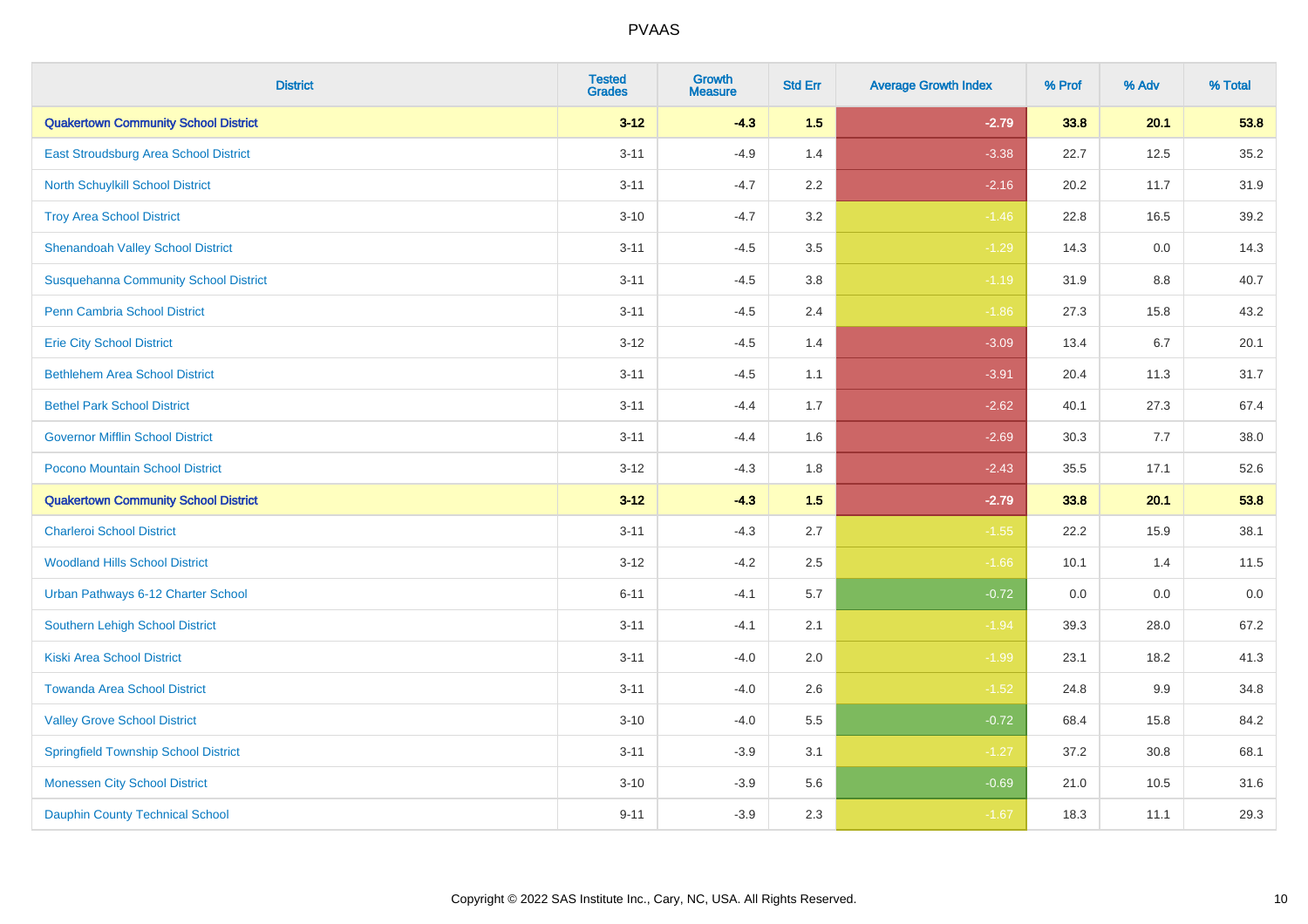| <b>District</b>                                         | <b>Tested</b><br><b>Grades</b> | Growth<br><b>Measure</b> | <b>Std Err</b> | <b>Average Growth Index</b> | % Prof | % Adv | % Total |
|---------------------------------------------------------|--------------------------------|--------------------------|----------------|-----------------------------|--------|-------|---------|
| <b>Quakertown Community School District</b>             | $3 - 12$                       | $-4.3$                   | 1.5            | $-2.79$                     | 33.8   | 20.1  | 53.8    |
| <b>Slippery Rock Area School District</b>               | $3 - 11$                       | $-3.8$                   | 2.5            | $-1.56$                     | 30.8   | 21.9  | 52.7    |
| <b>Universal Audenried Charter School</b>               | $9 - 11$                       | $-3.8$                   | 2.5            | $-1.53$                     | 3.0    | 0.5   | 3.5     |
| <b>Laurel Highlands School District</b>                 | $3 - 11$                       | $-3.8$                   | 2.3            | $-1.63$                     | 20.9   | 14.6  | 35.4    |
| <b>Franklin Area School District</b>                    | $3 - 11$                       | $-3.7$                   | 2.6            | $-1.43$                     | 30.5   | 5.9   | 36.4    |
| <b>Parkland School District</b>                         | $3 - 11$                       | $-3.7$                   | 1.2            | $-3.17$                     | 31.4   | 30.6  | 62.0    |
| <b>Chester-Upland School District</b>                   | $3 - 11$                       | $-3.6$                   | 2.6            | $-1.38$                     | 1.6    | 0.0   | 1.6     |
| <b>Sugar Valley Rural Charter School</b>                | $3 - 11$                       | $-3.6$                   | 3.7            | $-0.98$                     | 10.3   | 0.0   | 10.3    |
| <b>Owen J Roberts School District</b>                   | $3 - 11$                       | $-3.5$                   | 1.5            | $-2.27$                     | 36.8   | 24.4  | 61.2    |
| <b>Greater Johnstown School District</b>                | $3 - 11$                       | $-3.5$                   | 2.4            | $-1.45$                     | 10.3   | 1.3   | 11.5    |
| <b>Middletown Area School District</b>                  | $3 - 11$                       | $-3.4$                   | 2.4            | $-1.44$                     | 34.3   | 15.2  | 49.4    |
| <b>Propel Charter School-Montour</b>                    | $3 - 10$                       | $-3.4$                   | 3.6            | $-0.93$                     | 7.7    | 0.0   | 7.7     |
| <b>Mahanoy Area School District</b>                     | $3 - 10$                       | $-3.4$                   | 3.1            | $-1.07$                     | 21.4   | 8.6   | 30.0    |
| <b>Crestwood School District</b>                        | $3 - 11$                       | $-3.4$                   | 2.2            | $-1.52$                     | 33.1   | 21.7  | 54.9    |
| Center For Student Learning Charter School At Pennsbury | $6 - 12$                       | $-3.3$                   | 6.0            | $-0.55$                     | 23.1   | 0.0   | 23.1    |
| <b>Roberto Clemente Charter School</b>                  | $3 - 12$                       | $-3.3$                   | 4.1            | $-0.79$                     | 22.7   | 4.6   | 27.3    |
| <b>Pleasant Valley School District</b>                  | $3 - 11$                       | $-3.3$                   | 1.8            | $-1.80$                     | 28.5   | 10.4  | 39.0    |
| <b>Twin Valley School District</b>                      | $3 - 12$                       | $-3.2$                   | 1.9            | $-1.68$                     | 38.8   | 19.8  | 58.6    |
| <b>Northwest Area School District</b>                   | $3 - 10$                       | $-3.2$                   | 3.3            | $-0.97$                     | 30.4   | 13.0  | 43.5    |
| <b>Susq-Cyber Charter School</b>                        | $9 - 11$                       | $-3.2$                   | 5.8            | $-0.54$                     | 23.8   | 4.8   | 28.6    |
| <b>Oxford Area School District</b>                      | $3 - 11$                       | $-3.1$                   | 1.8            | $-1.77$                     | 27.5   | 14.5  | 42.0    |
| <b>Reynolds School District</b>                         | $3 - 10$                       | $-3.0$                   | 3.5            | $-0.87$                     | 27.3   | 9.1   | 36.4    |
| <b>KIPP Dubois Charter School</b>                       | $9 - 10$                       | $-3.0$                   | 3.1            | $-0.95$                     | 10.0   | 0.0   | 10.0    |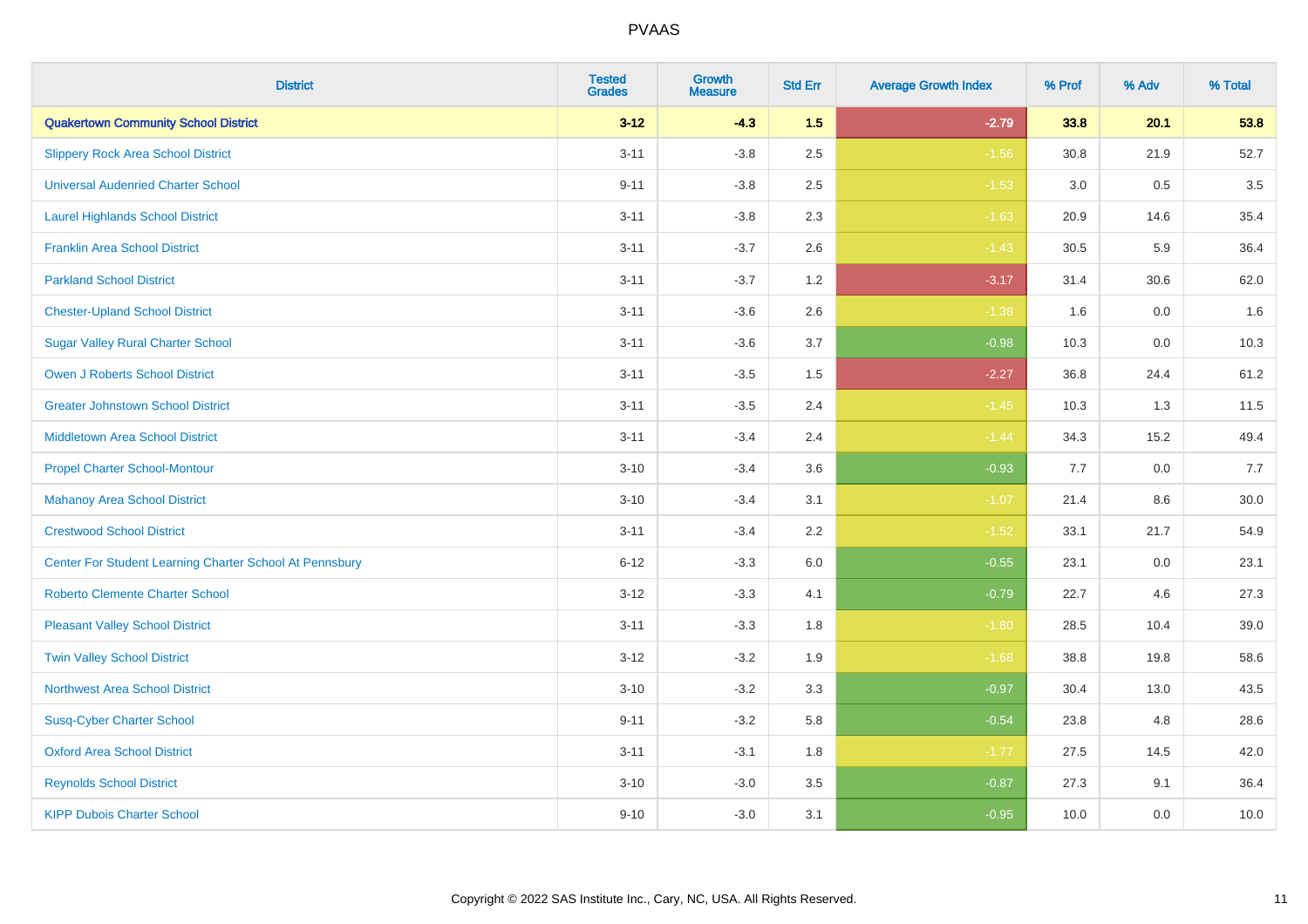| <b>District</b>                             | <b>Tested</b><br><b>Grades</b> | <b>Growth</b><br><b>Measure</b> | <b>Std Err</b> | <b>Average Growth Index</b> | % Prof | % Adv | % Total |
|---------------------------------------------|--------------------------------|---------------------------------|----------------|-----------------------------|--------|-------|---------|
| <b>Quakertown Community School District</b> | $3 - 12$                       | $-4.3$                          | 1.5            | $-2.79$                     | 33.8   | 20.1  | 53.8    |
| <b>Northgate School District</b>            | $3 - 11$                       | $-3.0$                          | 3.4            | $-0.85$                     | 35.6   | 6.8   | 42.4    |
| <b>Beaver Area School District</b>          | $3 - 10$                       | $-3.0$                          | 2.5            | $-1.16$                     | 25.8   | 27.8  | 53.6    |
| <b>Minersville Area School District</b>     | $3 - 11$                       | $-2.9$                          | 3.4            | $-0.86$                     | 27.4   | 9.7   | 37.1    |
| <b>Boyertown Area School District</b>       | $3 - 11$                       | $-2.9$                          | 1.4            | $-2.06$                     | 30.8   | 22.6  | 53.4    |
| <b>Bucks County Technical High School</b>   | $9 - 10$                       | $-2.9$                          | 2.2            | $-1.29$                     | 27.7   | 10.4  | 38.2    |
| <b>Rose Tree Media School District</b>      | $3 - 10$                       | $-2.8$                          | 2.1            | $-1.33$                     | 35.2   | 29.6  | 64.8    |
| <b>Carbondale Area School District</b>      | $3 - 10$                       | $-2.8$                          | 3.2            | $-0.87$                     | 27.5   | 2.9   | 30.4    |
| <b>Uniontown Area School District</b>       | $3 - 11$                       | $-2.8$                          | 3.1            | $-0.91$                     | 31.7   | 7.3   | 39.0    |
| <b>Dubois Area School District</b>          | $3 - 11$                       | $-2.8$                          | 2.0            | $-1.37$                     | 35.5   | 19.0  | 54.6    |
| <b>Tri-Valley School District</b>           | $3 - 10$                       | $-2.7$                          | 3.9            | $-0.69$                     | 31.0   | 9.5   | 40.5    |
| Hatboro-Horsham School District             | $3 - 11$                       | $-2.7$                          | 1.6            | $-1.65$                     | 27.9   | 17.9  | 45.8    |
| Hollidaysburg Area School District          | $3 - 11$                       | $-2.7$                          | 1.6            | $-1.64$                     | 32.6   | 15.2  | 47.8    |
| <b>Shamokin Area School District</b>        | $3 - 11$                       | $-2.6$                          | 2.5            | $-1.06$                     | 19.6   | 9.8   | 29.3    |
| <b>Nazareth Area School District</b>        | $3 - 11$                       | $-2.5$                          | 1.7            | $-1.53$                     | 29.2   | 24.6  | 53.8    |
| <b>Mount Union Area School District</b>     | $3 - 10$                       | $-2.5$                          | 2.8            | $-0.89$                     | 19.8   | 5.8   | 25.6    |
| Northwestern Lehigh School District         | $3 - 11$                       | $-2.4$                          | 2.1            | $-1.14$                     | 41.7   | 17.9  | 59.5    |
| <b>Wyomissing Area School District</b>      | $3-12$                         | $-2.4$                          | 2.6            | $-0.92$                     | 25.6   | 28.1  | 53.7    |
| <b>Southeastern Greene School District</b>  | $3 - 10$                       | $-2.3$                          | 4.4            | $-0.53$                     | 29.0   | 9.7   | 38.7    |
| <b>York Academy Regional Charter School</b> | $3 - 11$                       | $-2.3$                          | 4.4            | $-0.52$                     | 23.5   | 2.0   | 25.5    |
| <b>Conneaut School District</b>             | $3 - 12$                       | $-2.3$                          | 2.6            | $-0.91$                     | 27.4   | 9.7   | 37.1    |
| Mastery Charter School - Shoemaker Campus   | $7 - 10$                       | $-2.3$                          | 2.8            | $-0.81$                     | 10.1   | 3.7   | 13.8    |
| Northern Bedford County School District     | $3 - 11$                       | $-2.3$                          | 3.3            | $-0.69$                     | 26.2   | 16.9  | 43.1    |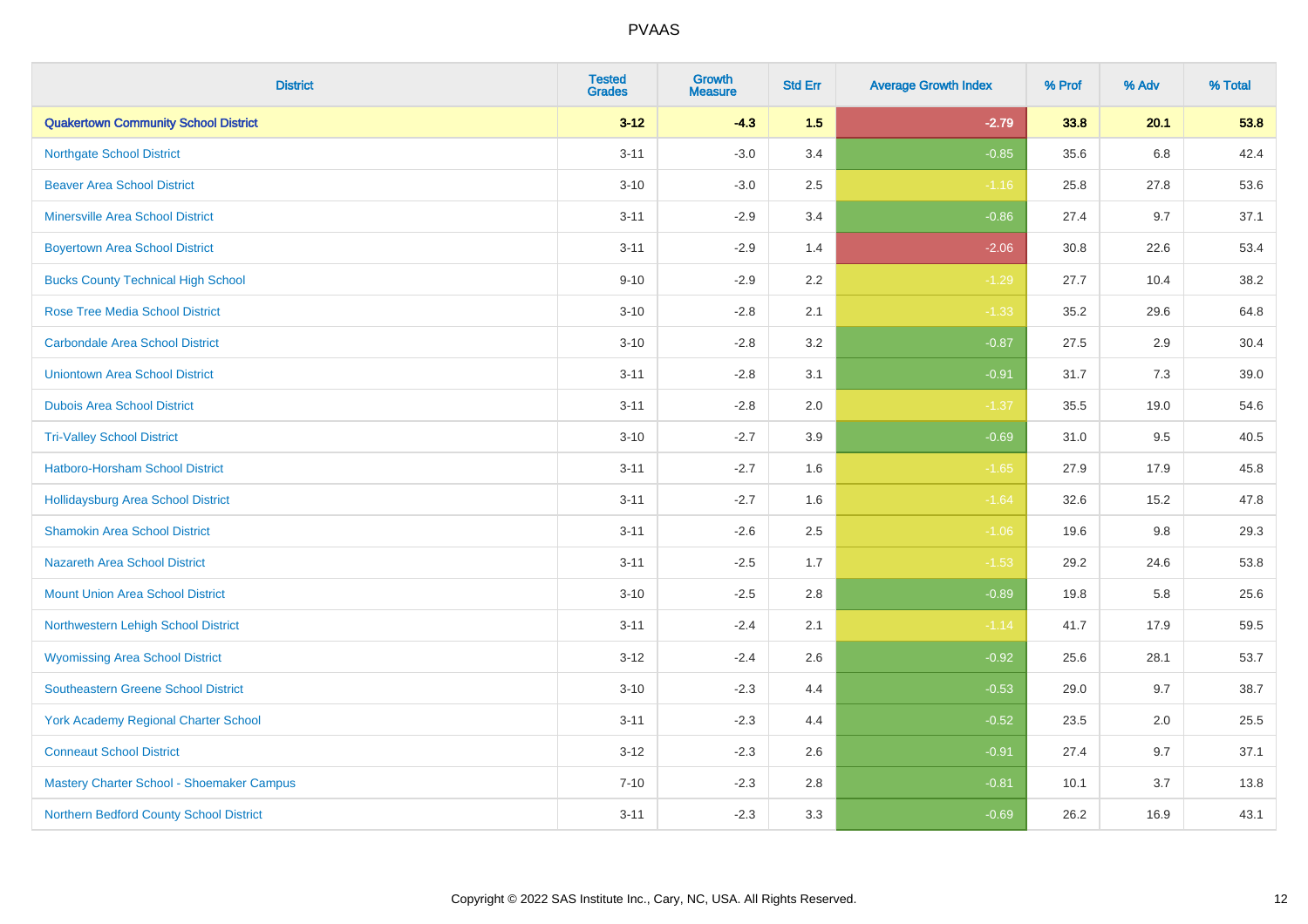| <b>District</b>                                   | <b>Tested</b><br><b>Grades</b> | <b>Growth</b><br><b>Measure</b> | <b>Std Err</b> | <b>Average Growth Index</b> | % Prof | % Adv   | % Total |
|---------------------------------------------------|--------------------------------|---------------------------------|----------------|-----------------------------|--------|---------|---------|
| <b>Quakertown Community School District</b>       | $3 - 12$                       | $-4.3$                          | 1.5            | $-2.79$                     | 33.8   | 20.1    | 53.8    |
| <b>West Chester Area School District</b>          | $3 - 11$                       | $-2.1$                          | 1.2            | $-1.83$                     | 36.4   | 23.2    | 59.6    |
| <b>New Brighton Area School District</b>          | $3 - 11$                       | $-2.1$                          | 3.2            | $-0.65$                     | 31.5   | 11.1    | 42.6    |
| Propel Charter School - Braddock Hills            | $3 - 11$                       | $-2.1$                          | 3.3            | $-0.63$                     | 4.8    | 3.2     | 8.1     |
| <b>Shaler Area School District</b>                | $3 - 11$                       | $-2.1$                          | 1.8            | $-1.18$                     | 32.0   | 13.0    | 45.0    |
| <b>Carlynton School District</b>                  | $3 - 11$                       | $-2.0$                          | 3.2            | $-0.62$                     | 27.9   | 5.2     | 33.1    |
| <b>Penns Manor Area School District</b>           | $3 - 12$                       | $-1.9$                          | 3.5            | $-0.55$                     | 24.2   | $3.8\,$ | 28.0    |
| <b>Allegheny Valley School District</b>           | $3 - 11$                       | $-1.9$                          | 3.9            | $-0.48$                     | 31.8   | 11.4    | 43.2    |
| <b>Lakeview School District</b>                   | $3 - 11$                       | $-1.9$                          | 3.5            | $-0.53$                     | 41.5   | 12.3    | 53.8    |
| <b>Farrell Area School District</b>               | $3 - 11$                       | $-1.9$                          | 4.2            | $-0.44$                     | 9.3    | 11.6    | 20.9    |
| <b>Chichester School District</b>                 | $3 - 11$                       | $-1.8$                          | 4.2            | $-0.44$                     | 40.0   | 14.0    | 54.0    |
| <b>Bradford Area School District</b>              | $3 - 12$                       | $-1.8$                          | 2.3            | $-0.79$                     | 31.2   | 16.7    | 47.9    |
| <b>Forest Area School District</b>                | $3 - 11$                       | $-1.8$                          | 4.7            | $-0.37$                     | 18.9   | 15.1    | 34.0    |
| <b>Mastery Charter High School-Lenfest Campus</b> | $7 - 11$                       | $-1.8$                          | 5.8            | $-0.30$                     | 26.3   | 0.0     | 26.3    |
| <b>Albert Gallatin Area School District</b>       | $3 - 11$                       | $-1.7$                          | 2.3            | $-0.72$                     | 31.9   | 20.7    | 52.7    |
| <b>Clairton City School District</b>              | $3 - 11$                       | $-1.6$                          | 5.0            | $-0.32$                     | 3.8    | 0.5     | 4.4     |
| <b>Burrell School District</b>                    | $3 - 11$                       | $-1.5$                          | 3.3            | $-0.44$                     | 27.8   | 17.7    | 45.6    |
| <b>Clearfield Area School District</b>            | $3 - 10$                       | $-1.3$                          | 3.7            | $-0.34$                     | 43.9   | 24.6    | 68.4    |
| <b>Highlands School District</b>                  | $3 - 11$                       | $-1.3$                          | 2.3            | $-0.55$                     | 32.6   | 10.5    | 43.0    |
| <b>Bangor Area School District</b>                | $3 - 12$                       | $-1.2$                          | 2.0            | $-0.60$                     | 25.8   | 12.7    | 38.5    |
| <b>Forest City Regional School District</b>       | $3 - 12$                       | $-1.2$                          | 3.6            | $-0.33$                     | 26.5   | 8.2     | 34.7    |
| <b>Lebanon School District</b>                    | $3 - 11$                       | $-1.2$                          | 1.9            | $-0.63$                     | 15.2   | 6.4     | 21.6    |
| <b>Claysburg-Kimmel School District</b>           | $3 - 11$                       | $-1.2$                          | 5.2            | $-0.22$                     | 5.0    | 0.0     | 5.0     |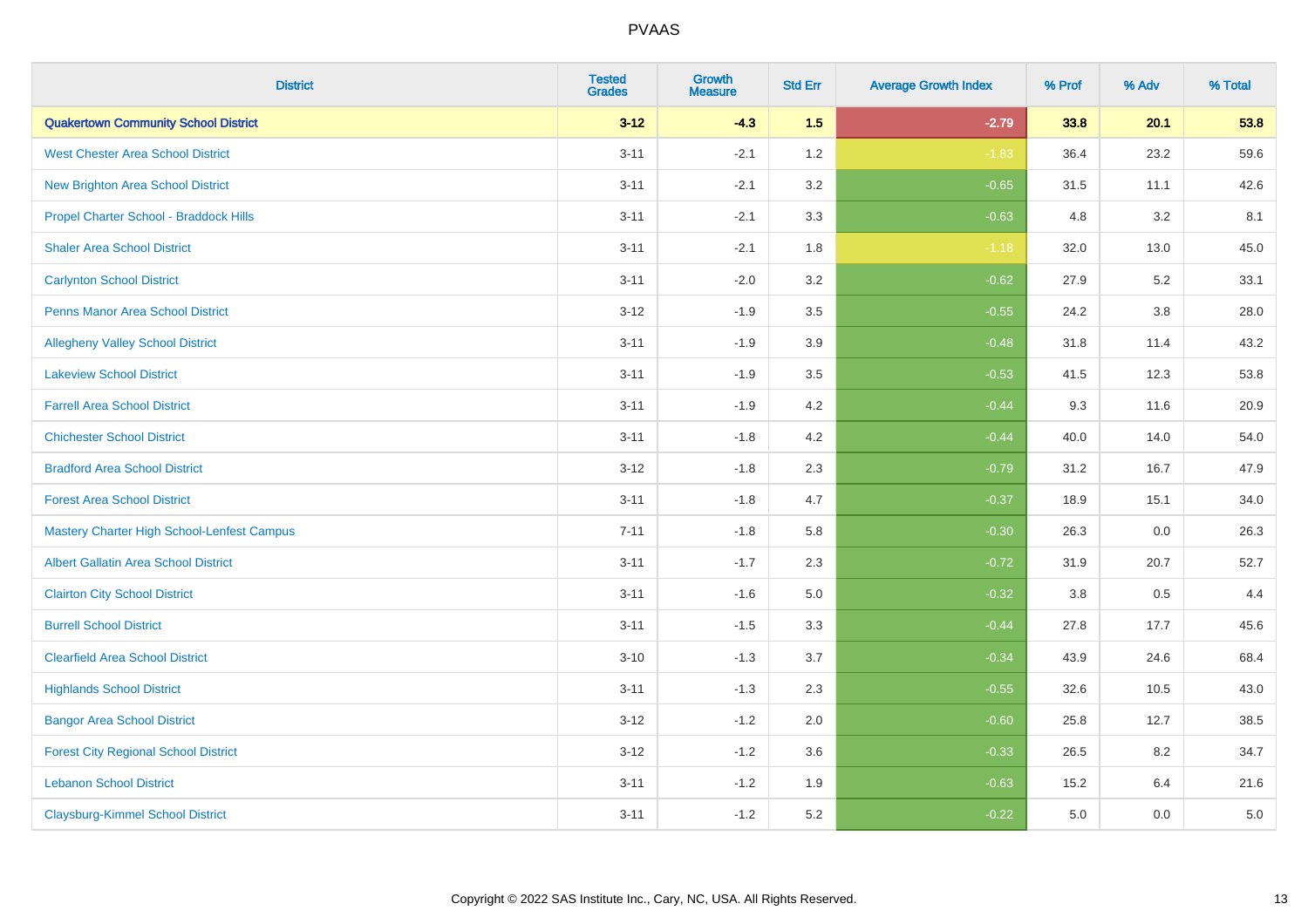| <b>District</b>                             | <b>Tested</b><br><b>Grades</b> | <b>Growth</b><br><b>Measure</b> | <b>Std Err</b> | <b>Average Growth Index</b> | % Prof | % Adv | % Total |
|---------------------------------------------|--------------------------------|---------------------------------|----------------|-----------------------------|--------|-------|---------|
| <b>Quakertown Community School District</b> | $3 - 12$                       | $-4.3$                          | 1.5            | $-2.79$                     | 33.8   | 20.1  | 53.8    |
| <b>Columbia Borough School District</b>     | $3 - 12$                       | $-1.1$                          | 3.6            | $-0.31$                     | 17.2   | 1.7   | 19.0    |
| <b>Ferndale Area School District</b>        | $3 - 10$                       | $-1.1$                          | 4.1            | $-0.27$                     | 21.0   | 7.9   | 29.0    |
| <b>Norwin School District</b>               | $3 - 11$                       | $-1.1$                          | 1.6            | $-0.70$                     | 37.7   | 27.6  | 65.2    |
| <b>Evergreen Community Charter School</b>   | $6 - 11$                       | $-1.1$                          | 4.7            | $-0.23$                     | 34.6   | 26.9  | 61.5    |
| <b>Pine Grove Area School District</b>      | $3 - 11$                       | $-1.1$                          | 3.0            | $-0.36$                     | 29.5   | 14.3  | 43.8    |
| <b>Everett Area School District</b>         | $3 - 11$                       | $-1.1$                          | 3.1            | $-0.34$                     | 34.2   | 13.2  | 47.4    |
| <b>Schuylkill Valley School District</b>    | $3 - 11$                       | $-1.0$                          | 2.2            | $-0.47$                     | 29.8   | 20.2  | 50.0    |
| <b>Westmont Hilltop School District</b>     | $3 - 11$                       | $-1.0$                          | 2.8            | $-0.36$                     | 33.3   | 14.7  | 48.0    |
| South Eastern School District               | $3 - 11$                       | $-1.0$                          | 1.8            | $-0.55$                     | 36.4   | 17.1  | 53.5    |
| <b>Exeter Township School District</b>      | $3 - 11$                       | $-1.0$                          | 1.7            | $-0.58$                     | 27.2   | 15.6  | 42.8    |
| South Allegheny School District             | $3 - 11$                       | $-0.9$                          | 3.1            | $-0.30$                     | 23.8   | 2.5   | 26.2    |
| <b>Palmerton Area School District</b>       | $3 - 11$                       | $-0.9$                          | 2.7            | $-0.34$                     | 34.3   | 14.3  | 48.6    |
| <b>Blacklick Valley School District</b>     | $3 - 11$                       | $-0.9$                          | 3.9            | $-0.23$                     | 7.7    | 7.7   | 15.4    |
| <b>Cranberry Area School District</b>       | $3 - 12$                       | $-0.9$                          | 3.1            | $-0.29$                     | 25.5   | 9.7   | 35.2    |
| <b>MaST Community Charter School</b>        | $3 - 10$                       | $-0.9$                          | 2.5            | $-0.34$                     | 25.0   | 21.6  | 46.6    |
| Lehigh Career & Technical Institute         | $10 - 12$                      | $-0.7$                          | 6.3            | $-0.11$                     | 36.4   | 4.6   | 40.9    |
| Jeannette City School District              | $3 - 11$                       | $-0.7$                          | 3.4            | $-0.20$                     | 26.8   | 4.1   | 30.9    |
| <b>Fort Cherry School District</b>          | $3 - 10$                       | $-0.7$                          | 3.1            | $-0.21$                     | 30.6   | 14.1  | 44.7    |
| Northern Lebanon School District            | $3 - 11$                       | $-0.7$                          | 2.3            | $-0.29$                     | 18.8   | 6.8   | 25.6    |
| South Side Area School District             | $3 - 11$                       | $-0.6$                          | 3.1            | $-0.19$                     | 24.0   | 28.0  | 52.0    |
| <b>Fairfield Area School District</b>       | $3 - 11$                       | $-0.5$                          | 3.6            | $-0.13$                     | 43.9   | 6.1   | 50.0    |
| <b>Portage Area School District</b>         | $3 - 10$                       | $-0.5$                          | 3.3            | $-0.14$                     | 27.0   | 20.6  | 47.6    |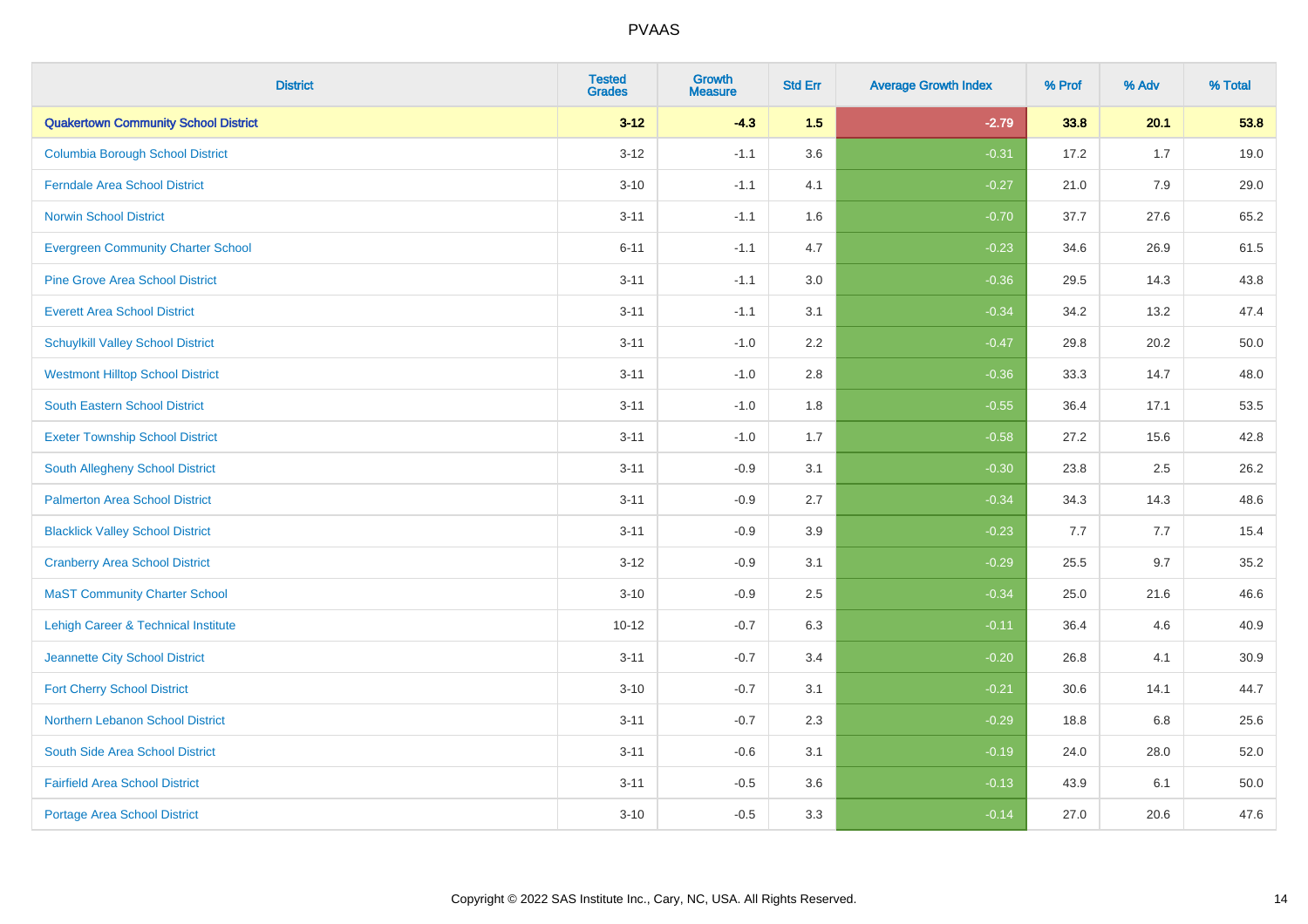| <b>District</b>                                  | <b>Tested</b><br><b>Grades</b> | Growth<br><b>Measure</b> | <b>Std Err</b> | <b>Average Growth Index</b> | % Prof | % Adv | % Total |
|--------------------------------------------------|--------------------------------|--------------------------|----------------|-----------------------------|--------|-------|---------|
| <b>Quakertown Community School District</b>      | $3 - 12$                       | $-4.3$                   | 1.5            | $-2.79$                     | 33.8   | 20.1  | 53.8    |
| <b>Otto-Eldred School District</b>               | $3 - 11$                       | $-0.5$                   | 3.5            | $-0.13$                     | 35.8   | 10.5  | 46.3    |
| <b>Brockway Area School District</b>             | $3 - 11$                       | $-0.4$                   | 3.5            | $-0.11$                     | 41.2   | 13.8  | 55.0    |
| <b>Central Greene School District</b>            | $3 - 11$                       | $-0.4$                   | 2.5            | $-0.15$                     | 27.8   | 14.8  | 42.6    |
| Northern Cambria School District                 | $3 - 11$                       | $-0.3$                   | 3.4            | $-0.09$                     | 26.5   | 1.2   | 27.7    |
| <b>Wilson Area School District</b>               | $3 - 11$                       | $-0.3$                   | 2.4            | $-0.12$                     | 35.4   | 14.6  | 50.0    |
| <b>Greencastle-Antrim School District</b>        | $3 - 11$                       | $-0.3$                   | 2.0            | $-0.14$                     | 30.9   | 22.2  | 53.1    |
| <b>Harrisburg City School District</b>           | $3 - 11$                       | $-0.2$                   | 2.0            | $-0.11$                     | 6.0    | 2.0   | 8.0     |
| <b>Freeport Area School District</b>             | $3 - 10$                       | $-0.2$                   | 2.1            | $-0.10$                     | 37.4   | 29.8  | 67.2    |
| Southern Tioga School District                   | $3 - 11$                       | $-0.1$                   | 2.8            | $-0.03$                     | 26.3   | 10.3  | 36.6    |
| <b>Warren County School District</b>             | $3 - 11$                       | $-0.1$                   | 1.6            | $-0.06$                     | 26.7   | 9.7   | 36.4    |
| <b>Penn Hills School District</b>                | $3 - 11$                       | 0.0                      | 2.4            | 0.02                        | 18.4   | 7.1   | 25.6    |
| Altoona Area School District                     | $3 - 12$                       | 0.1                      | 1.5            | 0.07                        | 29.0   | 13.8  | 42.8    |
| Community Academy Of Philadelphia Charter School | $3 - 11$                       | 0.1                      | 2.6            | 0.06                        | 9.7    | 2.6   | 12.4    |
| <b>Garnet Valley School District</b>             | $3 - 10$                       | 0.2                      | 1.7            | 0.13                        | 34.9   | 26.4  | 61.3    |
| <b>Central Columbia School District</b>          | $3 - 12$                       | 0.3                      | 2.3            | 0.12                        | 25.4   | 37.6  | 63.0    |
| <b>Ridley School District</b>                    | $3 - 12$                       | 0.3                      | 1.6            | 0.21                        | 32.0   | 10.7  | 42.6    |
| <b>Shippensburg Area School District</b>         | $3 - 11$                       | 0.5                      | 1.8            | 0.26                        | 23.5   | 22.8  | 46.3    |
| <b>Wilson School District</b>                    | $3 - 12$                       | 0.5                      | 1.5            | 0.32                        | 30.4   | 25.5  | 55.9    |
| Pennsylvania Cyber Charter School                | $3 - 11$                       | 0.6                      | 1.5            | 0.37                        | 20.8   | 8.1   | 28.9    |
| <b>Hamburg Area School District</b>              | $3 - 11$                       | 0.6                      | 2.4            | 0.25                        | 28.0   | 15.5  | 43.6    |
| <b>New Foundations Charter School</b>            | $3 - 11$                       | 0.6                      | 2.2            | 0.29                        | 22.4   | 4.0   | 26.4    |
| <b>Tech Freire Charter School</b>                | $9 - 11$                       | 0.7                      | 2.5            | 0.27                        | 3.6    | 0.0   | 3.6     |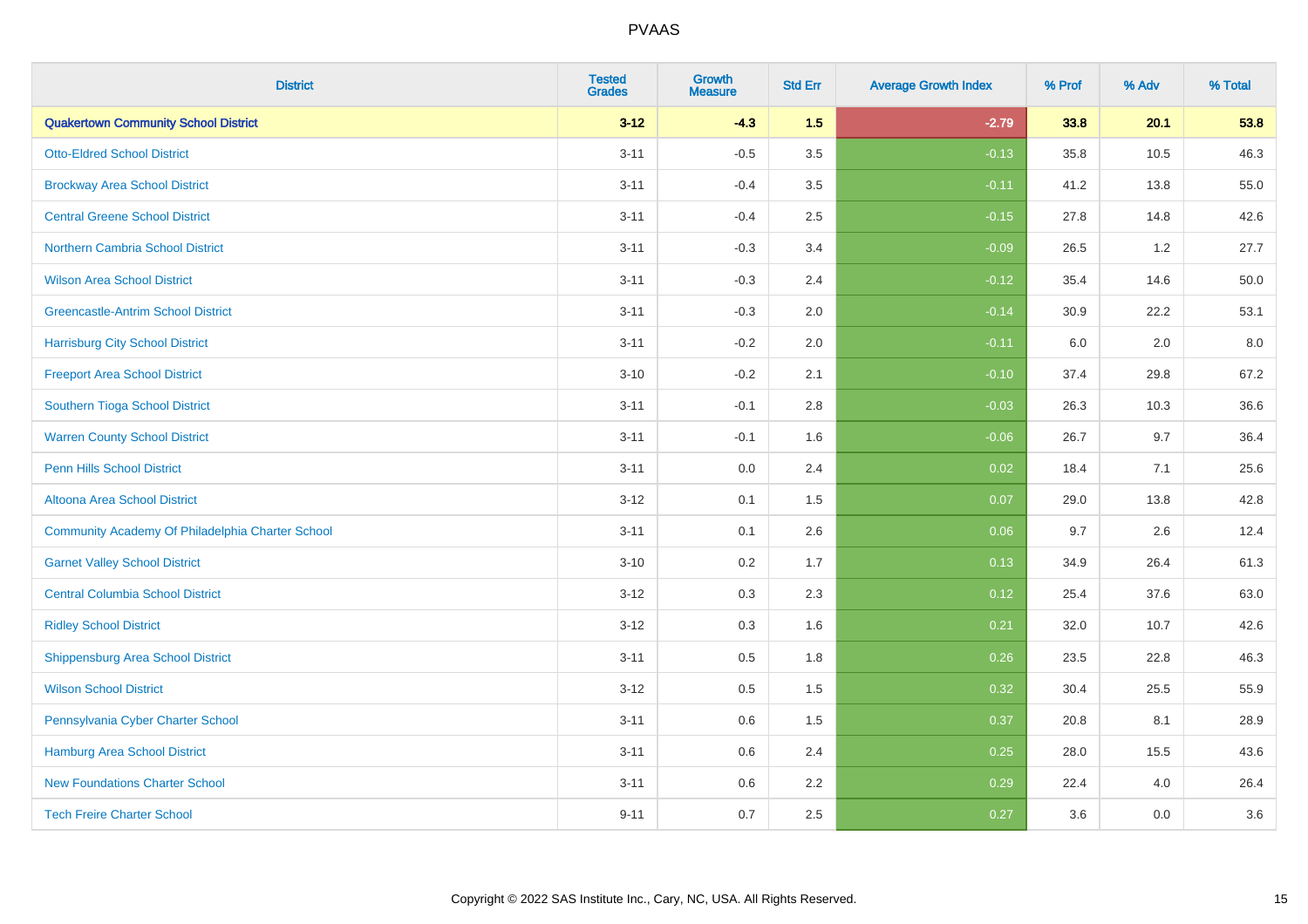| <b>District</b>                                    | <b>Tested</b><br><b>Grades</b> | <b>Growth</b><br><b>Measure</b> | <b>Std Err</b> | <b>Average Growth Index</b> | % Prof | % Adv   | % Total |
|----------------------------------------------------|--------------------------------|---------------------------------|----------------|-----------------------------|--------|---------|---------|
| <b>Quakertown Community School District</b>        | $3 - 12$                       | $-4.3$                          | 1.5            | $-2.79$                     | 33.8   | 20.1    | 53.8    |
| <b>Jersey Shore Area School District</b>           | $3 - 11$                       | 0.7                             | 2.5            | 0.27                        | 39.3   | 13.6    | 52.9    |
| <b>Seneca Valley School District</b>               | $3 - 11$                       | 0.8                             | 1.4            | 0.54                        | 40.6   | 25.2    | 65.8    |
| <b>Marion Center Area School District</b>          | $3 - 10$                       | 0.8                             | 2.9            | 0.27                        | 23.3   | 11.1    | 34.4    |
| <b>Hopewell Area School District</b>               | $3 - 11$                       | 0.8                             | 2.6            | 0.31                        | 34.5   | 12.4    | 46.9    |
| <b>Tidioute Community Charter School</b>           | $3 - 11$                       | 0.8                             | 4.4            | 0.19                        | 18.1   | $6.9\,$ | 25.0    |
| Daniel Boone Area School District                  | $3 - 12$                       | 0.9                             | 1.9            | 0.46                        | 28.9   | 22.0    | 51.0    |
| <b>Abington School District</b>                    | $3 - 10$                       | 0.9                             | 1.6            | 0.57                        | 29.7   | 28.7    | 58.4    |
| <b>Upper Adams School District</b>                 | $3 - 11$                       | 0.9                             | 2.5            | 0.37                        | 33.0   | 17.0    | 50.0    |
| South Williamsport Area School District            | $3 - 10$                       | 0.9                             | 3.1            | 0.31                        | 38.4   | 11.6    | 50.0    |
| <b>Bensalem Township School District</b>           | $3 - 11$                       | 1.0                             | 1.6            | 0.63                        | 24.3   | 10.7    | 34.9    |
| <b>Tulpehocken Area School District</b>            | $3 - 12$                       | 1.0                             | 4.9            | 0.20                        | 11.5   | 23.1    | 34.6    |
| <b>Wattsburg Area School District</b>              | $3 - 11$                       | $1.0\,$                         | 2.7            | 0.36                        | 20.4   | 12.4    | 32.7    |
| <b>Annville-Cleona School District</b>             | $3 - 12$                       | 1.1                             | 2.4            | 0.45                        | 34.8   | 13.6    | 48.5    |
| <b>Upper Moreland Township School District</b>     | $3 - 11$                       | 1.1                             | 2.0            | 0.56                        | 24.8   | 26.6    | 51.3    |
| <b>North Star School District</b>                  | $3 - 11$                       | 1.1                             | 3.3            | 0.34                        | 26.2   | 20.0    | 46.2    |
| Philadelphia Electrical & Tech Charter High School | $10 - 10$                      | 1.2                             | 2.6            | 0.45                        | 0.9    | 0.0     | 0.9     |
| <b>Springfield School District</b>                 | $3 - 11$                       | 1.2                             | 1.7            | 0.69                        | 31.8   | 25.2    | 56.9    |
| <b>Penn-Delco School District</b>                  | $3 - 11$                       | 1.3                             | 1.8            | 0.75                        | 26.5   | 12.6    | 39.1    |
| <b>Brentwood Borough School District</b>           | $3 - 11$                       | 1.3                             | 3.0            | 0.44                        | 20.2   | 16.0    | 36.2    |
| <b>MaST Community Charter School II</b>            | $3 - 10$                       | 1.4                             | 3.0            | 0.45                        | 16.1   | 4.6     | 20.7    |
| <b>Oley Valley School District</b>                 | $3 - 11$                       | 1.4                             | 2.4            | 0.56                        | 37.4   | 23.9    | 61.4    |
| <b>Reach Cyber Charter School</b>                  | $3 - 11$                       | 1.4                             | 3.6            | 0.40                        | 32.9   | 15.2    | 48.1    |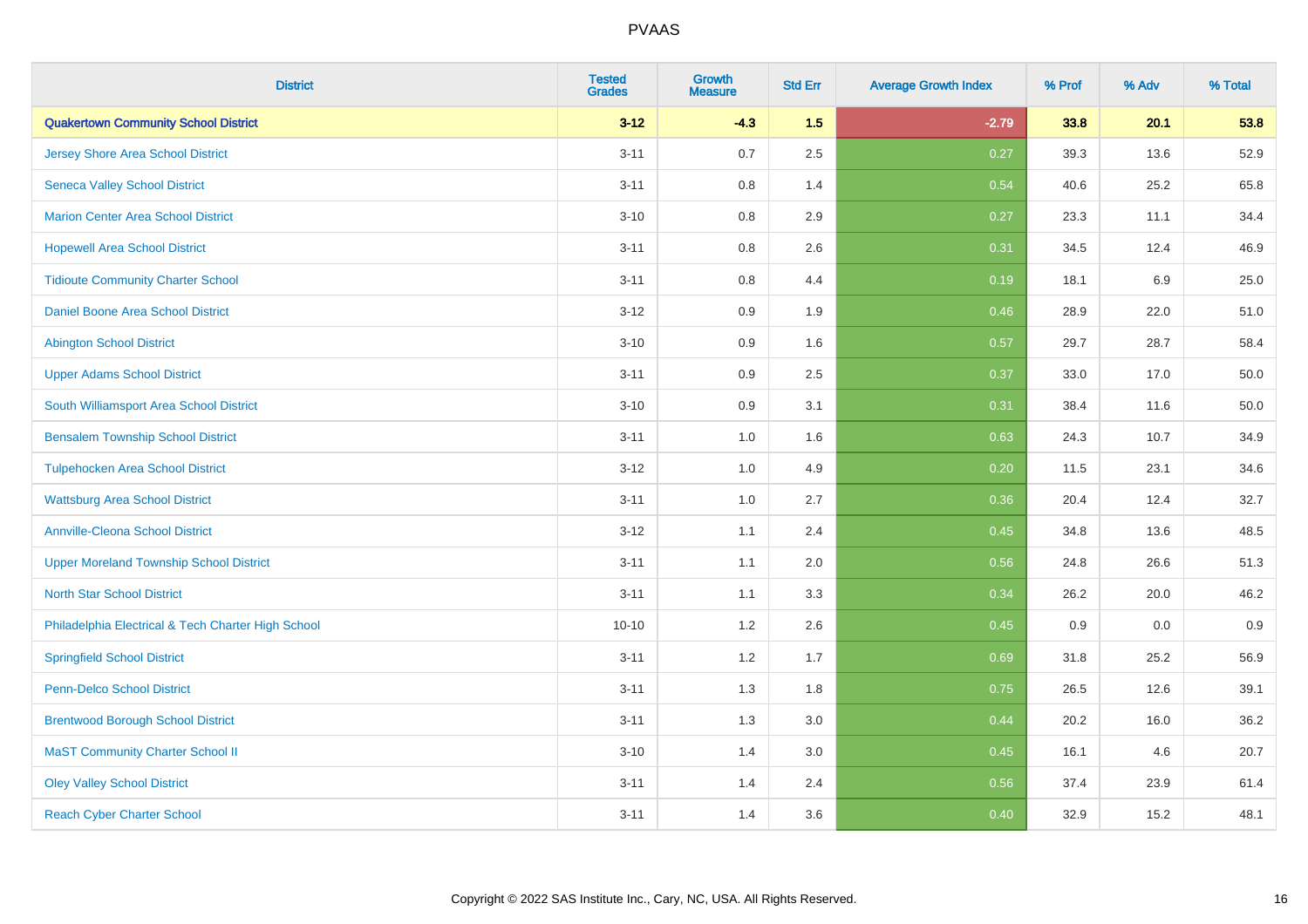| <b>District</b>                             | <b>Tested</b><br><b>Grades</b> | <b>Growth</b><br><b>Measure</b> | <b>Std Err</b> | <b>Average Growth Index</b> | % Prof | % Adv | % Total |
|---------------------------------------------|--------------------------------|---------------------------------|----------------|-----------------------------|--------|-------|---------|
| <b>Quakertown Community School District</b> | $3 - 12$                       | $-4.3$                          | 1.5            | $-2.79$                     | 33.8   | 20.1  | 53.8    |
| <b>Tunkhannock Area School District</b>     | $3 - 11$                       | 1.4                             | 2.0            | 0.71                        | 29.8   | 18.1  | 47.9    |
| <b>Haverford Township School District</b>   | $3 - 11$                       | 1.4                             | 1.4            | 1.05                        | 36.7   | 26.3  | 63.0    |
| <b>Centennial School District</b>           | $3 - 10$                       | 1.5                             | 1.5            | 0.98                        | 23.6   | 12.4  | 36.0    |
| <b>Moon Area School District</b>            | $3 - 11$                       | 1.5                             | 1.8            | 0.86                        | 34.5   | 25.5  | 60.0    |
| <b>Avella Area School District</b>          | $3 - 12$                       | 1.6                             | 4.7            | 0.34                        | 34.8   | 7.2   | 42.0    |
| Juniata Valley School District              | $3 - 11$                       | 1.6                             | 3.2            | 0.51                        | 23.1   | 9.4   | 32.5    |
| <b>Shenango Area School District</b>        | $3 - 11$                       | 1.7                             | 3.2            | 0.52                        | 41.4   | 13.8  | 55.3    |
| <b>Lewisburg Area School District</b>       | $3 - 11$                       | 1.7                             | 2.4            | 0.72                        | 35.9   | 35.9  | 71.8    |
| <b>Forest Hills School District</b>         | $3 - 11$                       | 1.8                             | 2.5            | 0.71                        | 28.8   | 10.3  | 39.1    |
| West Jefferson Hills School District        | $3 - 11$                       | 1.9                             | 1.9            | 0.99                        | 34.8   | 27.3  | 62.1    |
| <b>Pottstown School District</b>            | $3 - 12$                       | 2.0                             | 2.2            | 0.88                        | 19.4   | 6.2   | 25.6    |
| <b>Blackhawk School District</b>            | $3 - 11$                       | 2.0                             | 2.3            | 0.87                        | 34.6   | 20.7  | 55.3    |
| <b>Bethlehem-Center School District</b>     | $3 - 10$                       | 2.1                             | 3.5            | 0.59                        | 32.3   | 4.6   | 36.9    |
| Esperanza Academy Charter School            | $4 - 11$                       | 2.1                             | 2.1            | 1.01                        | 14.2   | 3.6   | 17.8    |
| <b>Upper Dublin School District</b>         | $3 - 12$                       | 2.1                             | 1.8            | 1.19                        | 34.7   | 30.0  | 64.7    |
| <b>Solanco School District</b>              | $3 - 11$                       | 2.2                             | 1.8            | 1.18                        | 27.2   | 15.0  | 42.3    |
| <b>Mercer Area School District</b>          | $3 - 11$                       | 2.2                             | 3.1            | 0.70                        | 24.4   | 11.8  | 36.2    |
| <b>Belmont Charter School</b>               | $3 - 10$                       | 2.2                             | 3.4            | 0.64                        | 5.3    | 1.8   | $7.0$   |
| <b>West Shore School District</b>           | $3 - 12$                       | 2.2                             | 1.3            | 1.68                        | 31.8   | 15.2  | 47.1    |
| Mt Lebanon School District                  | $3 - 11$                       | 2.4                             | 1.3            | 1.79                        | 39.3   | 37.4  | 76.8    |
| <b>Conestoga Valley School District</b>     | $3 - 11$                       | 2.4                             | 1.7            | 1.43                        | 35.0   | 23.5  | 58.5    |
| <b>South Western School District</b>        | $3 - 12$                       | 2.5                             | 1.7            | 1.48                        | 36.2   | 19.7  | 55.9    |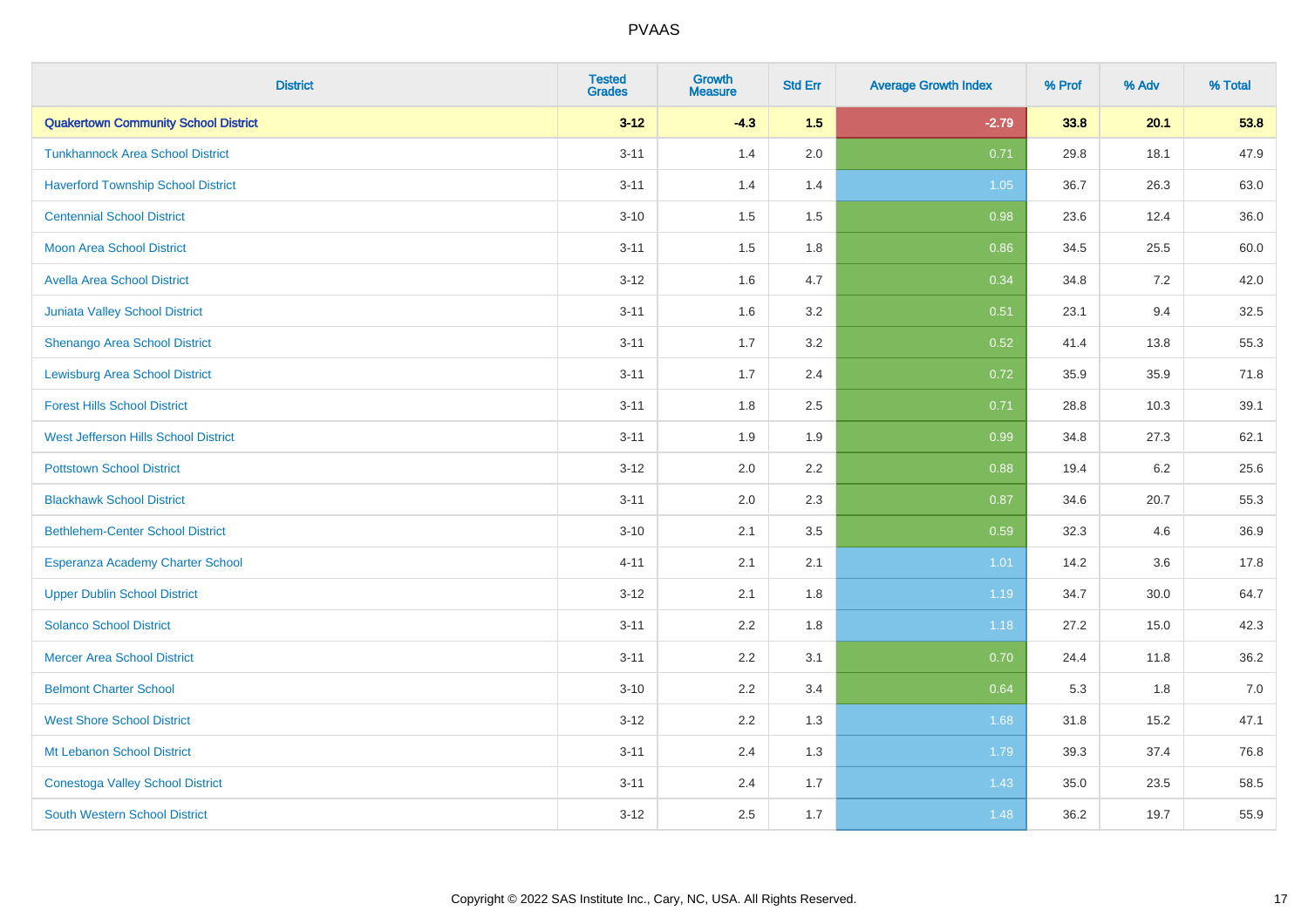| <b>District</b>                                 | <b>Tested</b><br><b>Grades</b> | <b>Growth</b><br><b>Measure</b> | <b>Std Err</b> | <b>Average Growth Index</b> | % Prof | % Adv | % Total |
|-------------------------------------------------|--------------------------------|---------------------------------|----------------|-----------------------------|--------|-------|---------|
| <b>Quakertown Community School District</b>     | $3 - 12$                       | $-4.3$                          | 1.5            | $-2.79$                     | 33.8   | 20.1  | 53.8    |
| <b>Bermudian Springs School District</b>        | $3 - 11$                       | 2.5                             | 2.4            | 1.05                        | 31.8   | 23.5  | 55.3    |
| <b>Sullivan County School District</b>          | $3 - 10$                       | 2.5                             | 4.3            | 0.58                        | 43.6   | 7.7   | 51.3    |
| <b>Union School District</b>                    | $3 - 12$                       | 2.5                             | 3.7            | 0.69                        | 17.9   | 10.4  | 28.4    |
| <b>School Lane Charter School</b>               | $3 - 11$                       | 2.6                             | 3.6            | 0.72                        | 23.1   | 18.7  | 41.8    |
| <b>Williams Valley School District</b>          | $3 - 11$                       | 2.6                             | 3.7            | 0.69                        | 17.0   | 5.1   | 22.0    |
| <b>Austin Area School District</b>              | $3 - 11$                       | 2.6                             | 6.0            | 0.43                        | 25.0   | 18.8  | 43.8    |
| <b>Athens Area School District</b>              | $3 - 11$                       | 2.6                             | 2.3            | 1.11                        | 34.9   | 12.3  | 47.3    |
| <b>Perkiomen Valley School District</b>         | $3 - 11$                       | 2.7                             | 1.5            | 1.83                        | 35.0   | 25.3  | 60.3    |
| <b>Mastery Charter School - Pickett Campus</b>  | $6 - 10$                       | 2.7                             | 4.2            | 0.65                        | 20.6   | 0.0   | 20.6    |
| <b>Eastern Lancaster County School District</b> | $3 - 12$                       | 2.9                             | 3.2            | 0.91                        | 35.2   | 36.4  | 71.6    |
| <b>Ringgold School District</b>                 | $3 - 11$                       | 2.9                             | 2.2            | 1.32                        | 23.8   | 13.3  | 37.1    |
| <b>Penn-Trafford School District</b>            | $3 - 11$                       | 2.9                             | 1.8            | 1.68                        | 46.3   | 26.2  | 72.5    |
| <b>Waynesboro Area School District</b>          | $3 - 12$                       | 3.0                             | 1.8            | 1.67                        | 26.0   | 23.5  | 49.5    |
| <b>Gateway School District</b>                  | $3 - 11$                       | 3.1                             | 2.0            | 1.55                        | 35.7   | 18.5  | 54.2    |
| Northampton Area School District                | $3 - 11$                       | 3.2                             | 1.5            | 2.05                        | 29.8   | 17.9  | 47.7    |
| <b>Clarion Area School District</b>             | $3 - 11$                       | $3.2\,$                         | 3.7            | 0.88                        | 31.7   | 13.3  | 45.0    |
| North Clarion County School District            | $3 - 12$                       | 3.4                             | 4.1            | 0.83                        | 45.0   | 18.8  | 63.8    |
| <b>Fort Leboeuf School District</b>             | $3 - 11$                       | 3.5                             | 2.2            | 1.58                        | 32.0   | 16.8  | 48.8    |
| <b>Bellwood-Antis School District</b>           | $3 - 10$                       | 3.5                             | 2.8            | 1.24                        | 40.9   | 19.4  | 60.2    |
| <b>Keystone Central School District</b>         | $3 - 11$                       | 3.6                             | 1.8            | 2.04                        | 27.1   | 14.6  | 41.8    |
| <b>Western Wayne School District</b>            | $3 - 11$                       | 3.6                             | 2.6            | 1.39                        | 30.8   | 16.2  | 47.0    |
| <b>Midd-West School District</b>                | $3 - 11$                       | 3.6                             | 2.6            | 1.42                        | 28.6   | 25.0  | 53.6    |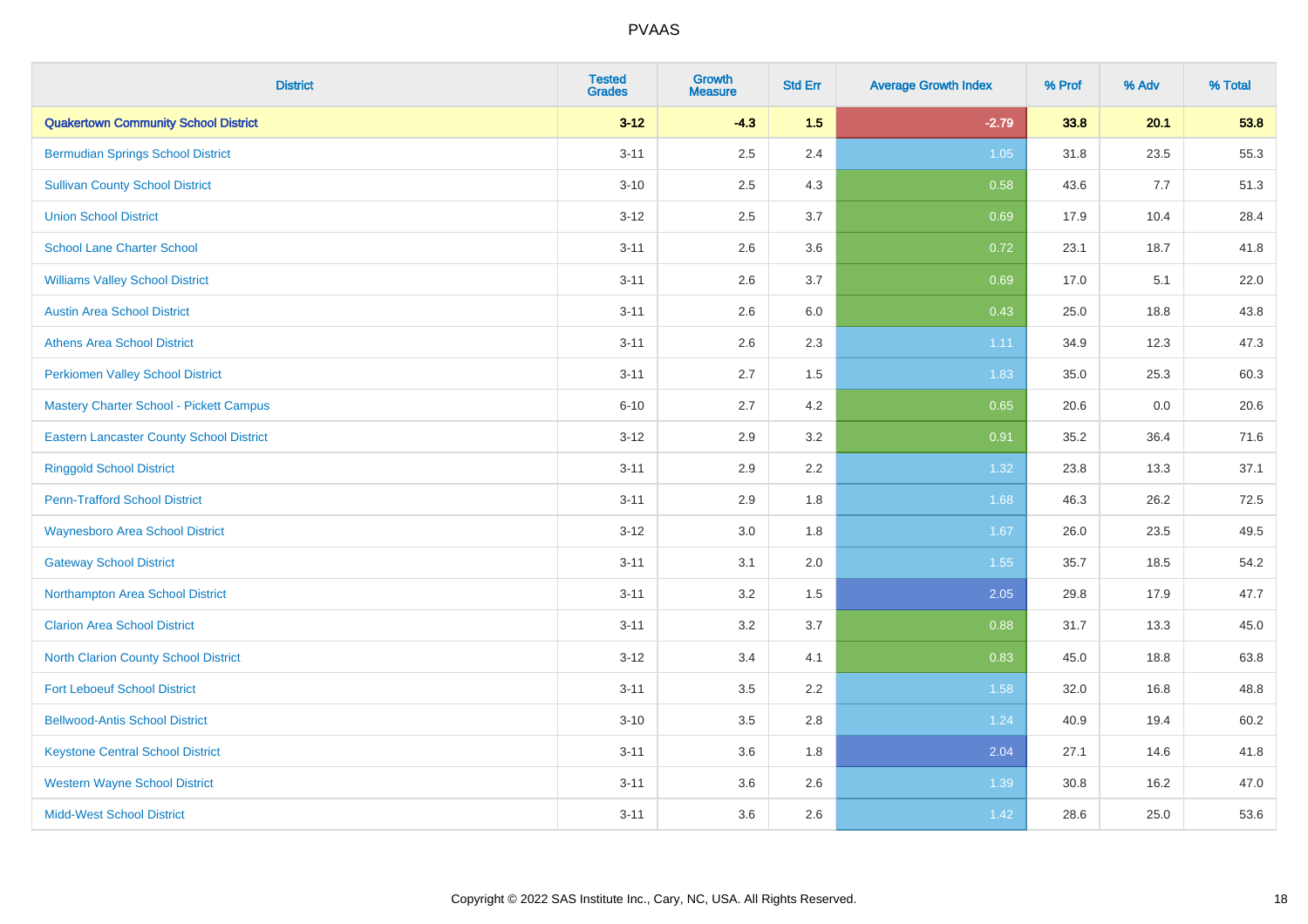| <b>District</b>                                    | <b>Tested</b><br><b>Grades</b> | <b>Growth</b><br><b>Measure</b> | <b>Std Err</b> | <b>Average Growth Index</b> | % Prof | % Adv | % Total |
|----------------------------------------------------|--------------------------------|---------------------------------|----------------|-----------------------------|--------|-------|---------|
| <b>Quakertown Community School District</b>        | $3 - 12$                       | $-4.3$                          | 1.5            | $-2.79$                     | 33.8   | 20.1  | 53.8    |
| <b>Sharpsville Area School District</b>            | $3 - 11$                       | 3.8                             | 3.7            | 1.04                        | 41.1   | 23.2  | 64.3    |
| <b>Newport School District</b>                     | $3 - 12$                       | 3.8                             | 3.3            | 1.17                        | 38.8   | 10.4  | 49.2    |
| Northeastern York School District                  | $3 - 11$                       | 3.8                             | 1.8            | 2.11                        | 32.7   | 21.0  | 53.7    |
| <b>Spring Grove Area School District</b>           | $3 - 11$                       | 3.9                             | 2.0            | 1.90                        | 30.0   | 23.0  | 53.0    |
| Susquehanna Township School District               | $3 - 12$                       | 3.9                             | 2.7            | 1.45                        | 19.0   | 13.1  | 32.0    |
| <b>Southeast Delco School District</b>             | $3 - 10$                       | 3.9                             | 3.5            | 1.12                        | 18.6   | 3.4   | 22.0    |
| <b>Brownsville Area School District</b>            | $3 - 12$                       | 3.9                             | 3.8            | 1.04                        | 22.0   | 8.5   | 30.5    |
| <b>Chestnut Ridge School District</b>              | $3 - 12$                       | 4.0                             | 2.9            | 1.38                        | 33.2   | 11.0  | 44.2    |
| <b>Eastern Lebanon County School District</b>      | $3 - 11$                       | 4.0                             | 2.1            | 1.89                        | 23.5   | 11.5  | 35.0    |
| Philipsburg-Osceola Area School District           | $3 - 11$                       | 4.1                             | 3.0            | 1.37                        | 22.5   | 16.2  | 38.8    |
| <b>Commonwealth Charter Academy Charter School</b> | $3 - 10$                       | 4.2                             | 1.6            | 2.68                        | 27.0   | 15.6  | 42.5    |
| <b>Bloomsburg Area School District</b>             | $3 - 10$                       | 4.3                             | 3.4            | 1.26                        | 36.5   | 20.6  | 57.1    |
| <b>Purchase Line School District</b>               | $3 - 12$                       | 4.3                             | 3.3            | 1.30                        | 32.3   | 9.0   | 41.4    |
| <b>Reading School District</b>                     | $3 - 11$                       | 4.3                             | 1.2            | 3.71                        | 16.8   | 6.0   | 22.8    |
| South Middleton School District                    | $3 - 11$                       | 4.4                             | 2.2            | 1.95                        | 31.1   | 16.4  | 47.5    |
| <b>Downingtown Area School District</b>            | $3 - 11$                       | 4.4                             | 1.1            | 4.06                        | 30.1   | 32.0  | 62.2    |
| Pennsylvania Virtual Charter School                | $3 - 11$                       | 4.4                             | 3.4            | 1.31                        | 29.8   | 21.2  | 51.0    |
| <b>Red Lion Area School District</b>               | $3 - 11$                       | 4.5                             | 1.9            | 2.31                        | 32.3   | 21.5  | 53.8    |
| <b>Mckeesport Area School District</b>             | $3 - 12$                       | 4.6                             | 2.2            | 2.14                        | 21.1   | 4.4   | 25.5    |
| <b>Central Valley School District</b>              | $3 - 10$                       | 4.7                             | 2.6            | 1.83                        | 37.8   | 18.5  | 56.3    |
| <b>East Pennsboro Area School District</b>         | $3 - 11$                       | 4.8                             | 2.1            | 2.26                        | 36.8   | 16.9  | 53.7    |
| <b>Conemaugh Township Area School District</b>     | $3 - 12$                       | 4.8                             | 3.5            | 1.39                        | 30.9   | 27.8  | 58.8    |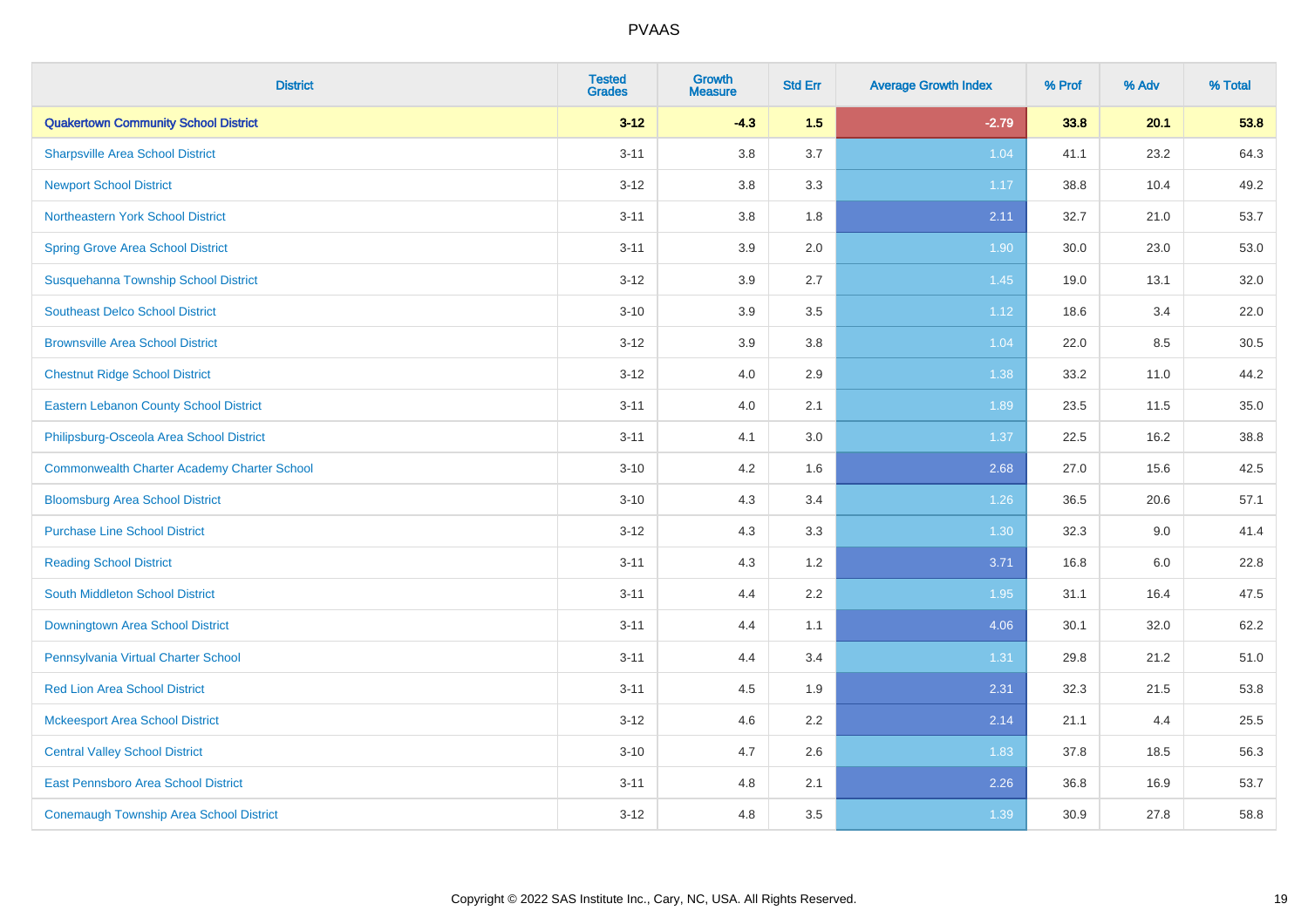| <b>District</b>                                | <b>Tested</b><br><b>Grades</b> | <b>Growth</b><br><b>Measure</b> | <b>Std Err</b> | <b>Average Growth Index</b> | % Prof | % Adv | % Total |
|------------------------------------------------|--------------------------------|---------------------------------|----------------|-----------------------------|--------|-------|---------|
| <b>Quakertown Community School District</b>    | $3 - 12$                       | $-4.3$                          | 1.5            | $-2.79$                     | 33.8   | 20.1  | 53.8    |
| <b>Wallingford-Swarthmore School District</b>  | $3 - 10$                       | $5.0\,$                         | $2.2\,$        | 2.25                        | 33.3   | 37.1  | 70.4    |
| Johnsonburg Area School District               | $3 - 11$                       | 5.0                             | 3.9            | 1.27                        | 35.5   | 11.8  | 47.4    |
| Aspira Bilingual Cyber Charter School          | $3 - 11$                       | 5.1                             | 5.8            | 0.87                        | 4.8    | 0.0   | 4.8     |
| Hope For Hyndman Charter School                | $3 - 11$                       | 5.1                             | 5.8            | 0.88                        | 14.3   | 7.1   | 21.4    |
| <b>Lower Dauphin School District</b>           | $3 - 11$                       | 5.3                             | 1.8            | 3.03                        | 30.6   | 26.8  | 57.5    |
| <b>Great Valley School District</b>            | $3 - 11$                       | 5.4                             | 2.0            | 2.77                        | 33.8   | 33.5  | 67.3    |
| <b>Galeton Area School District</b>            | $3 - 11$                       | 5.4                             | 5.4            | 1.01                        | 33.3   | 22.2  | 55.6    |
| <b>Pennsbury School District</b>               | $3 - 11$                       | 5.6                             | 1.3            | 4.38                        | 37.7   | 27.7  | 65.4    |
| <b>Crawford Central School District</b>        | $3 - 11$                       | 5.7                             | 2.1            | 2.71                        | 26.4   | 15.8  | 42.1    |
| <b>Wyalusing Area School District</b>          | $3 - 12$                       | 5.7                             | 3.2            | 1.78                        | 38.6   | 12.9  | 51.4    |
| <b>Upper Perkiomen School District</b>         | $3 - 11$                       | 5.7                             | 1.9            | 3.04                        | 25.4   | 19.9  | 45.4    |
| <b>Sayre Area School District</b>              | $3 - 11$                       | 5.8                             | 3.2            | 1.81                        | 30.3   | 21.0  | 51.3    |
| <b>Smethport Area School District</b>          | $3 - 12$                       | 5.8                             | 3.8            | 1.52                        | 24.6   | 20.0  | 44.6    |
| <b>Brandywine Heights Area School District</b> | $3 - 11$                       | 5.8                             | 2.6            | 2.27                        | 27.7   | 28.6  | 56.2    |
| <b>Halifax Area School District</b>            | $3 - 11$                       | 5.8                             | 3.5            | 1.64                        | 32.1   | 18.9  | 50.9    |
| <b>Salisbury Township School District</b>      | $3 - 11$                       | 5.8                             | 3.6            | 1.62                        | 24.4   | 12.6  | 37.0    |
| Huntingdon Area School District                | $3 - 11$                       | 5.8                             | 2.6            | 2.28                        | 27.8   | 17.4  | 45.2    |
| <b>Donegal School District</b>                 | $3 - 12$                       | 5.9                             | 2.2            | 2.72                        | 34.1   | 23.1  | 57.2    |
| Saint Marys Area School District               | $3 - 11$                       | 6.0                             | 2.2            | 2.69                        | 35.4   | 18.3  | 53.7    |
| South Fayette Township School District         | $3 - 11$                       | 6.0                             | 1.8            | 3.33                        | 32.2   | 38.3  | 70.5    |
| <b>Hazleton Area School District</b>           | $3 - 11$                       | 6.0                             | 1.6            | 3.85                        | 20.5   | 9.0   | 29.5    |
| <b>Penncrest School District</b>               | $3 - 11$                       | 6.0                             | 1.9            | 3.24                        | 31.1   | 16.9  | 48.0    |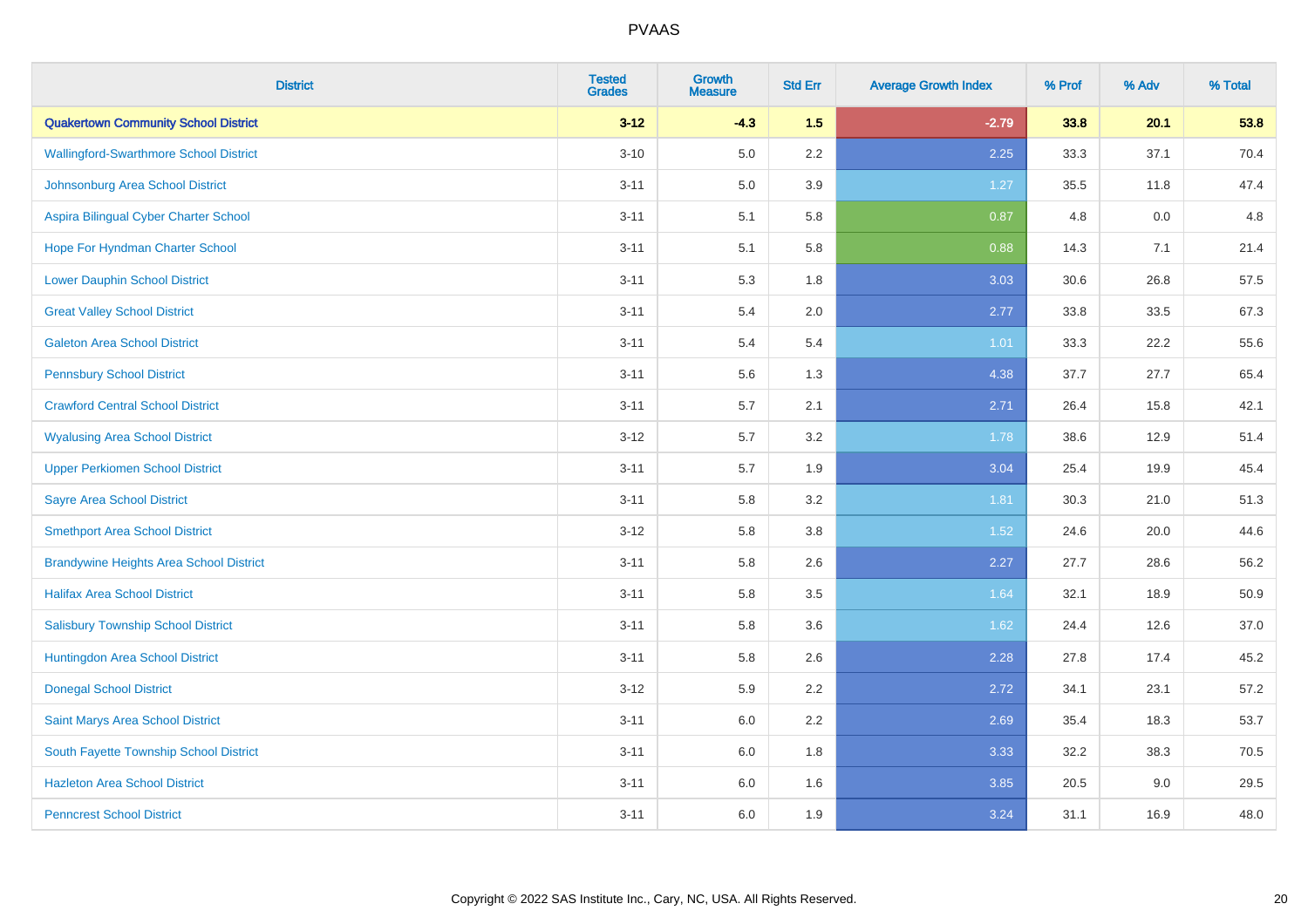| <b>District</b>                                | <b>Tested</b><br><b>Grades</b> | <b>Growth</b><br><b>Measure</b> | <b>Std Err</b> | <b>Average Growth Index</b> | % Prof | % Adv   | % Total |
|------------------------------------------------|--------------------------------|---------------------------------|----------------|-----------------------------|--------|---------|---------|
| <b>Quakertown Community School District</b>    | $3 - 12$                       | $-4.3$                          | 1.5            | $-2.79$                     | 33.8   | 20.1    | 53.8    |
| Multicultural Academy Charter School           | $9 - 11$                       | 6.0                             | 3.4            | 1.77                        | 12.3   | 0.0     | 12.3    |
| Northern Lehigh School District                | $3 - 12$                       | 6.1                             | 2.5            | 2.42                        | 21.4   | 18.0    | 39.3    |
| <b>South Butler County School District</b>     | $3 - 10$                       | 6.3                             | 2.2            | 2.80                        | 37.8   | 19.2    | 57.0    |
| <b>United School District</b>                  | $3 - 11$                       | 6.3                             | 3.3            | 1.89                        | 38.8   | 16.3    | 55.0    |
| <b>Easton Area School District</b>             | $3 - 12$                       | 6.3                             | 1.3            | 4.91                        | 24.1   | 13.0    | 37.1    |
| <b>Bedford Area School District</b>            | $3 - 11$                       | 6.4                             | 2.4            | 2.68                        | 31.0   | 20.6    | 51.6    |
| People For People Charter School               | $3 - 12$                       | 6.4                             | 5.6            | $1.15$                      | 2.4    | 0.0     | 2.4     |
| Tamaqua Area School District                   | $3 - 12$                       | 6.5                             | 2.4            | 2.72                        | 34.3   | 17.5    | 51.8    |
| <b>Port Allegany School District</b>           | $3 - 11$                       | 6.5                             | 3.7            | 1.74                        | 26.4   | 11.3    | 37.7    |
| 21st Century Cyber Charter School              | $6 - 12$                       | 6.6                             | 2.1            | 3.16                        | 29.0   | 21.8    | 50.8    |
| <b>Mars Area School District</b>               | $3 - 10$                       | 6.6                             | 1.9            | 3.45                        | 36.7   | 32.4    | 69.1    |
| <b>Mastery Charter School - Hardy Williams</b> | $3 - 11$                       | 6.6                             | 3.0            | 2.21                        | 24.7   | 1.2     | 25.9    |
| <b>Bellefonte Area School District</b>         | $3 - 11$                       | 6.7                             | 2.0            | 3.34                        | 28.8   | 21.5    | 50.2    |
| <b>Abington Heights School District</b>        | $3 - 11$                       | 6.7                             | 1.7            | 4.00                        | 33.8   | 31.7    | 65.5    |
| Pennsylvania Distance Learning Charter School  | $3 - 12$                       | 6.8                             | 3.4            | 1.99                        | 19.8   | $6.2\,$ | 25.9    |
| <b>Northern Potter School District</b>         | $3 - 12$                       | 6.8                             | 4.6            | 1.48                        | 30.6   | 11.1    | 41.7    |
| Northern Tioga School District                 | $3 - 12$                       | 6.8                             | 2.6            | 2.64                        | 25.0   | 16.9    | 41.9    |
| <b>Brookville Area School District</b>         | $3 - 11$                       | $6.8\,$                         | 3.1            | 2.19                        | 46.1   | 14.6    | 60.7    |
| <b>Ephrata Area School District</b>            | $3 - 11$                       | $6.8\,$                         | 1.7            | 4.08                        | 31.6   | 17.1    | 48.8    |
| <b>Muncy School District</b>                   | $3 - 11$                       | 6.9                             | 3.3            | 2.12                        | 37.6   | 18.8    | 56.4    |
| <b>William Penn School District</b>            | $3 - 12$                       | 7.0                             | 1.9            | 3.61                        | 14.0   | 7.2     | 21.3    |
| <b>Bentworth School District</b>               | $3 - 11$                       | 7.0                             | 3.0            | 2.36                        | 26.6   | 17.0    | 43.6    |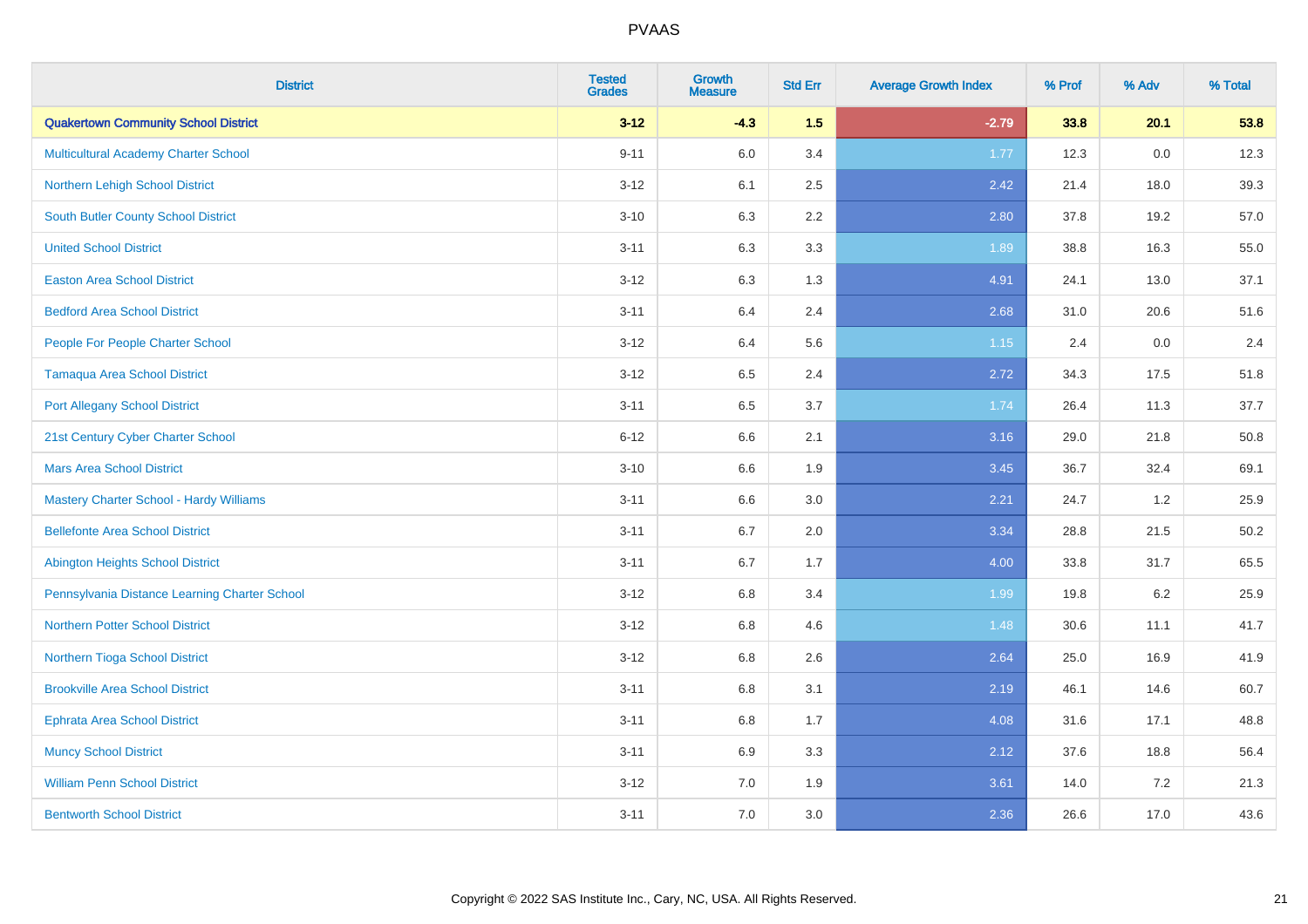| <b>District</b>                               | <b>Tested</b><br><b>Grades</b> | <b>Growth</b><br><b>Measure</b> | <b>Std Err</b> | <b>Average Growth Index</b> | % Prof | % Adv | % Total |
|-----------------------------------------------|--------------------------------|---------------------------------|----------------|-----------------------------|--------|-------|---------|
| <b>Quakertown Community School District</b>   | $3 - 12$                       | $-4.3$                          | 1.5            | $-2.79$                     | 33.8   | 20.1  | 53.8    |
| Leechburg Area School District                | $3 - 11$                       | 7.0                             | 3.9            | 1.79                        | 37.7   | 4.9   | 42.6    |
| <b>Penn Manor School District</b>             | $3 - 11$                       | 7.1                             | 1.5            | 4.82                        | 26.7   | 20.5  | 47.2    |
| <b>Elizabethtown Area School District</b>     | $3 - 12$                       | 7.1                             | 1.7            | 4.19                        | 36.4   | 27.6  | 64.0    |
| <b>Esperanza Cyber Charter School</b>         | $3 - 11$                       | 7.1                             | 6.1            | $1.15$                      | 8.8    | 2.9   | 11.8    |
| <b>Conrad Weiser Area School District</b>     | $3 - 11$                       | 7.1                             | 2.1            | 3.34                        | 28.2   | 14.4  | 42.6    |
| Dr Robert Ketterer Charter School Inc         | $6 - 12$                       | 7.1                             | 4.3            | 1.66                        | 7.3    | 1.7   | 9.0     |
| <b>Dover Area School District</b>             | $3 - 12$                       | 7.1                             | 1.9            | 3.78                        | 33.0   | 18.7  | 51.7    |
| <b>Phoenixville Area School District</b>      | $3 - 11$                       | 7.3                             | 1.8            | 3.96                        | 32.3   | 27.6  | 59.8    |
| <b>York Suburban School District</b>          | $3 - 11$                       | 7.4                             | 2.1            | 3.55                        | 24.9   | 31.2  | 56.1    |
| <b>Pennridge School District</b>              | $3 - 10$                       | 7.4                             | 1.5            | 5.10                        | 32.0   | 27.6  | 59.6    |
| <b>Hampton Township School District</b>       | $3 - 11$                       | 7.4                             | 2.0            | 3.79                        | 37.9   | 39.2  | 77.0    |
| <b>Radnor Township School District</b>        | $3 - 12$                       | $7.5\,$                         | 1.9            | 4.03                        | 33.0   | 38.3  | 71.3    |
| <b>Stroudsburg Area School District</b>       | $3 - 11$                       | 7.5                             | 1.6            | 4.70                        | 30.4   | 18.3  | 48.7    |
| <b>Bald Eagle Area School District</b>        | $3 - 11$                       | 7.6                             | 2.5            | 3.00                        | 31.6   | 15.6  | 47.3    |
| <b>Conewago Valley School District</b>        | $3 - 12$                       | 7.6                             | 1.7            | 4.46                        | 41.3   | 19.4  | 60.6    |
| <b>Avon Grove School District</b>             | $3 - 10$                       | 7.6                             | 1.4            | 5.29                        | 33.7   | 33.2  | 67.0    |
| <b>Juniata County School District</b>         | $3 - 12$                       | 7.7                             | 2.0            | 3.81                        | 22.9   | 18.9  | 41.8    |
| <b>Palisades School District</b>              | $3 - 11$                       | 7.7                             | 2.9            | 2.66                        | 27.8   | 20.3  | 48.1    |
| <b>Keystone School District</b>               | $3 - 11$                       | 7.8                             | 5.7            | 1.37                        | 35.0   | 45.0  | 80.0    |
| <b>Glendale School District</b>               | $3 - 10$                       | 7.9                             | 3.5            | 2.25                        | 42.6   | 9.3   | 51.8    |
| <b>Mastery Charter School - Thomas Campus</b> | $3 - 10$                       | 7.9                             | 5.7            | 1.39                        | 12.5   | 0.0   | 12.5    |
| Pennsylvania Leadership Charter School        | $3 - 11$                       | 8.0                             | 1.9            | 4.22                        | 33.1   | 27.8  | 60.9    |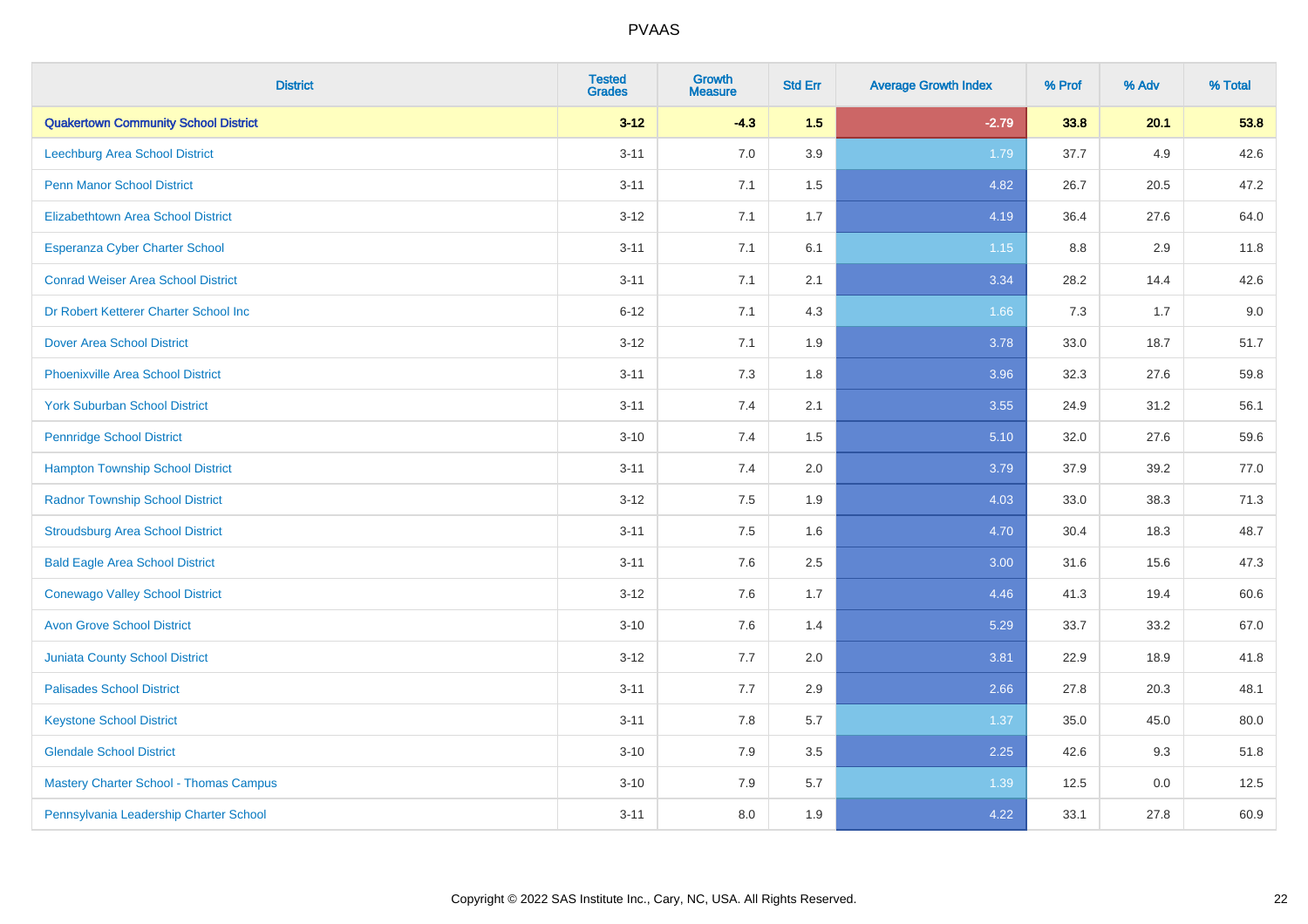| <b>District</b>                                | <b>Tested</b><br><b>Grades</b> | <b>Growth</b><br><b>Measure</b> | <b>Std Err</b> | <b>Average Growth Index</b> | % Prof | % Adv | % Total |
|------------------------------------------------|--------------------------------|---------------------------------|----------------|-----------------------------|--------|-------|---------|
| <b>Quakertown Community School District</b>    | $3 - 12$                       | $-4.3$                          | 1.5            | $-2.79$                     | 33.8   | 20.1  | 53.8    |
| <b>Dallas School District</b>                  | $3 - 11$                       | 8.1                             | 2.1            | 3.87                        | 32.4   | 22.4  | 54.8    |
| <b>Benton Area School District</b>             | $3 - 10$                       | 8.1                             | 4.0            | 2.01                        | 35.7   | 28.6  | 64.3    |
| <b>Cornwall-Lebanon School District</b>        | $3 - 11$                       | 8.2                             | 1.6            | 5.24                        | 28.0   | 20.5  | 48.6    |
| <b>Blue Ridge School District</b>              | $3 - 11$                       | 8.3                             | 3.7            | 2.24                        | 29.6   | 9.3   | 38.9    |
| <b>Fairview School District</b>                | $3 - 11$                       | 8.3                             | 2.4            | 3.43                        | 41.9   | 34.9  | 76.7    |
| <b>Canton Area School District</b>             | $3 - 11$                       | 8.4                             | 2.9            | 2.92                        | 13.8   | 23.0  | 36.8    |
| Northern York County School District           | $3 - 11$                       | 8.4                             | 1.8            | 4.63                        | 24.3   | 23.1  | 47.4    |
| <b>Neshaminy School District</b>               | $3 - 11$                       | 8.6                             | 1.3            | 6.56                        | 31.3   | 23.9  | 55.2    |
| Oil City Area School District                  | $3 - 11$                       | 8.6                             | 2.4            | 3.56                        | 29.1   | 13.1  | 42.2    |
| <b>West Allegheny School District</b>          | $3 - 12$                       | 8.6                             | 2.0            | 4.34                        | 37.3   | 27.2  | 64.5    |
| <b>Lower Moreland Township School District</b> | $3 - 11$                       | 8.7                             | 2.0            | 4.35                        | 38.2   | 33.2  | 71.4    |
| <b>Tredyffrin-Easttown School District</b>     | $3 - 10$                       | 8.7                             | 2.4            | 3.57                        | 35.2   | 35.8  | 71.0    |
| <b>Homer-Center School District</b>            | $3 - 11$                       | 8.8                             | 3.5            | 2.53                        | 38.0   | 17.7  | 55.8    |
| <b>Kane Area School District</b>               | $3 - 10$                       | 8.8                             | 2.9            | 3.07                        | 31.4   | 19.8  | 51.2    |
| <b>Wallenpaupack Area School District</b>      | $3 - 11$                       | $8.8\,$                         | 2.1            | 4.28                        | 28.5   | 18.9  | 47.4    |
| <b>East Penn School District</b>               | $3 - 11$                       | 8.9                             | 1.2            | 7.61                        | 32.8   | 26.4  | 59.2    |
| <b>Spring Cove School District</b>             | $3 - 11$                       | 9.1                             | 2.4            | 3.77                        | 31.8   | 25.4  | 57.1    |
| <b>Millcreek Township School District</b>      | $3 - 11$                       | 9.1                             | 1.4            | 6.61                        | 34.5   | 30.1  | 64.6    |
| <b>Pine-Richland School District</b>           | $3 - 11$                       | 9.3                             | 1.7            | 5.56                        | 42.3   | 35.8  | 78.1    |
| <b>Valley View School District</b>             | $3 - 11$                       | 9.3                             | 2.2            | 4.18                        | 26.6   | 23.1  | 49.7    |
| <b>Kutztown Area School District</b>           | $3 - 12$                       | 9.3                             | 2.8            | 3.34                        | 38.5   | 14.6  | 53.2    |
| <b>Apollo-Ridge School District</b>            | $3 - 12$                       | 9.5                             | 3.0            | 3.23                        | 34.0   | 9.4   | 43.4    |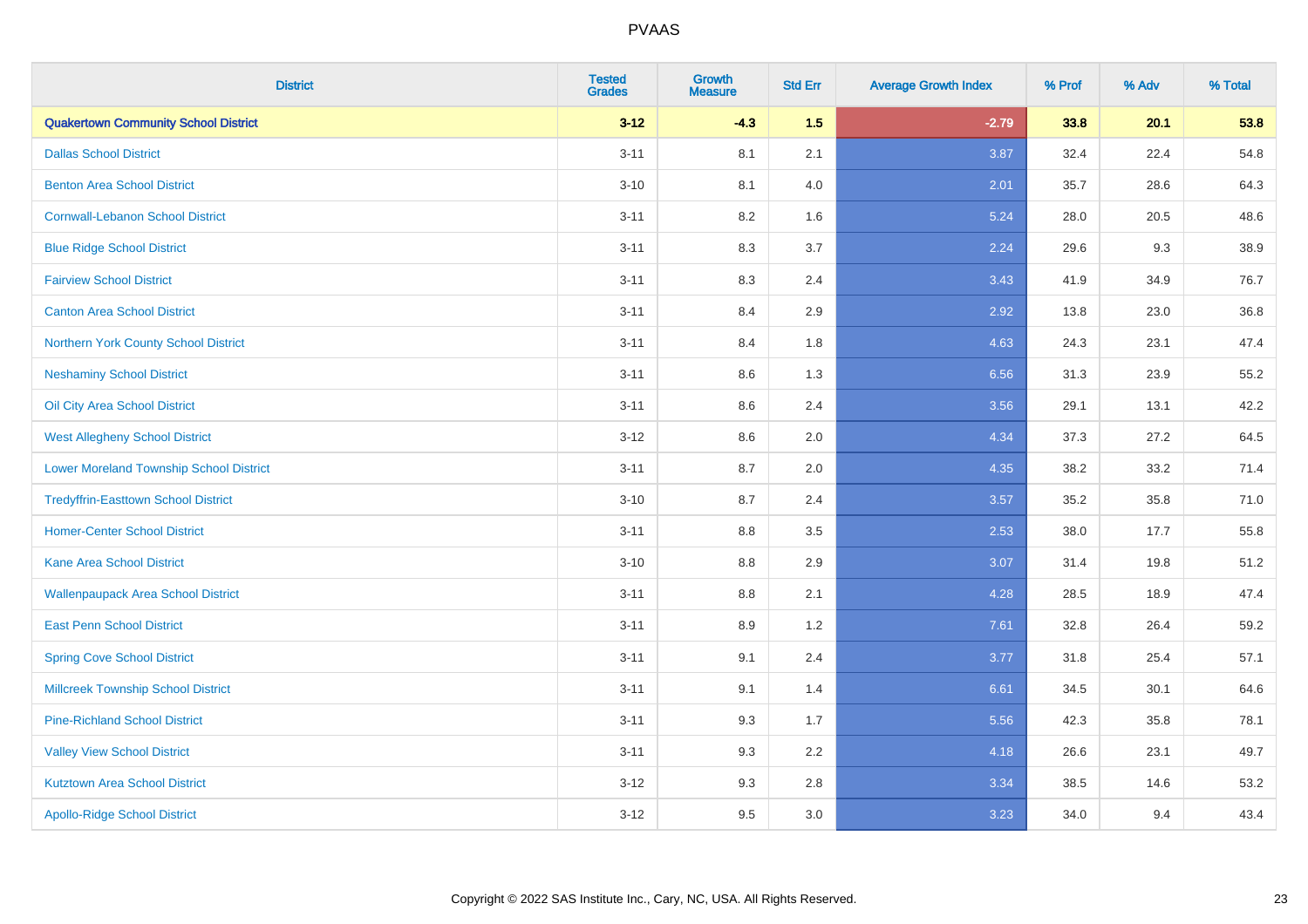| <b>District</b>                             | <b>Tested</b><br><b>Grades</b> | <b>Growth</b><br><b>Measure</b> | <b>Std Err</b> | <b>Average Growth Index</b> | % Prof | % Adv | % Total |
|---------------------------------------------|--------------------------------|---------------------------------|----------------|-----------------------------|--------|-------|---------|
| <b>Quakertown Community School District</b> | $3 - 12$                       | $-4.3$                          | 1.5            | $-2.79$                     | 33.8   | 20.1  | 53.8    |
| <b>Avon Grove Charter School</b>            | $3 - 11$                       | 9.8                             | 3.1            | 3.18                        | 32.4   | 26.0  | 58.4    |
| <b>Armstrong School District</b>            | $3 - 11$                       | 9.8                             | 1.6            | 6.22                        | 32.8   | 24.6  | 57.4    |
| <b>Oswayo Valley School District</b>        | $3 - 12$                       | 9.9                             | 5.1            | 1.93                        | 26.5   | 44.1  | 70.6    |
| <b>Fleetwood Area School District</b>       | $3 - 10$                       | 10.4                            | 2.0            | 5.19                        | 31.7   | 25.8  | 57.5    |
| <b>Warrior Run School District</b>          | $3 - 11$                       | 10.5                            | 2.7            | 3.86                        | 34.1   | 16.8  | 50.9    |
| <b>Manheim Township School District</b>     | $3-12$                         | 10.9                            | 1.5            | 7.51                        | 30.9   | 31.0  | 61.9    |
| <b>Methacton School District</b>            | $3 - 11$                       | 11.0                            | 1.6            | 6.94                        | 36.0   | 33.6  | 69.6    |
| <b>West Perry School District</b>           | $3 - 11$                       | 11.0                            | 2.3            | 4.76                        | 26.9   | 20.5  | 47.4    |
| Lampeter-Strasburg School District          | $3 - 12$                       | 11.0                            | 1.9            | 5.69                        | 35.4   | 32.3  | 67.7    |
| <b>Wilmington Area School District</b>      | $3 - 11$                       | 11.1                            | 3.3            | 3.37                        | 29.8   | 26.2  | 56.0    |
| <b>Belle Vernon Area School District</b>    | $3 - 11$                       | 11.1                            | 2.3            | 4.88                        | 31.6   | 25.4  | 57.1    |
| <b>Steel Valley School District</b>         | $3 - 11$                       | 11.1                            | 3.3            | 3.33                        | 34.8   | 10.1  | 44.9    |
| <b>Upper Darby School District</b>          | $3 - 12$                       | 11.2                            | 1.4            | 8.28                        | 23.8   | 11.8  | 35.6    |
| <b>Greenwood School District</b>            | $3 - 11$                       | 11.3                            | 3.6            | 3.14                        | 31.2   | 32.8  | 63.9    |
| <b>Franklin Regional School District</b>    | $3 - 11$                       | 11.3                            | 1.8            | 6.13                        | 30.0   | 35.0  | 65.0    |
| <b>Lehighton Area School District</b>       | $3 - 11$                       | 11.4                            | 2.4            | 4.84                        | 30.5   | 24.9  | 55.3    |
| <b>Line Mountain School District</b>        | $3 - 11$                       | 11.7                            | 3.9            | 3.01                        | 40.4   | 42.3  | 82.7    |
| <b>Whitehall-Coplay School District</b>     | $3 - 11$                       | 11.8                            | 1.7            | 7.06                        | 32.3   | 21.7  | 54.0    |
| <b>Indiana Area School District</b>         | $3 - 11$                       | 12.0                            | 2.0            | 5.98                        | 30.0   | 30.4  | 60.3    |
| <b>Blue Mountain School District</b>        | $3 - 10$                       | 12.2                            | 2.1            | 5.81                        | 30.7   | 26.1  | 56.8    |
| <b>Quaker Valley School District</b>        | $3 - 11$                       | 12.2                            | 2.5            | 4.90                        | 39.5   | 26.4  | 65.9    |
| <b>Montrose Area School District</b>        | $3 - 10$                       | 12.3                            | 2.8            | 4.41                        | 37.8   | 28.9  | 66.7    |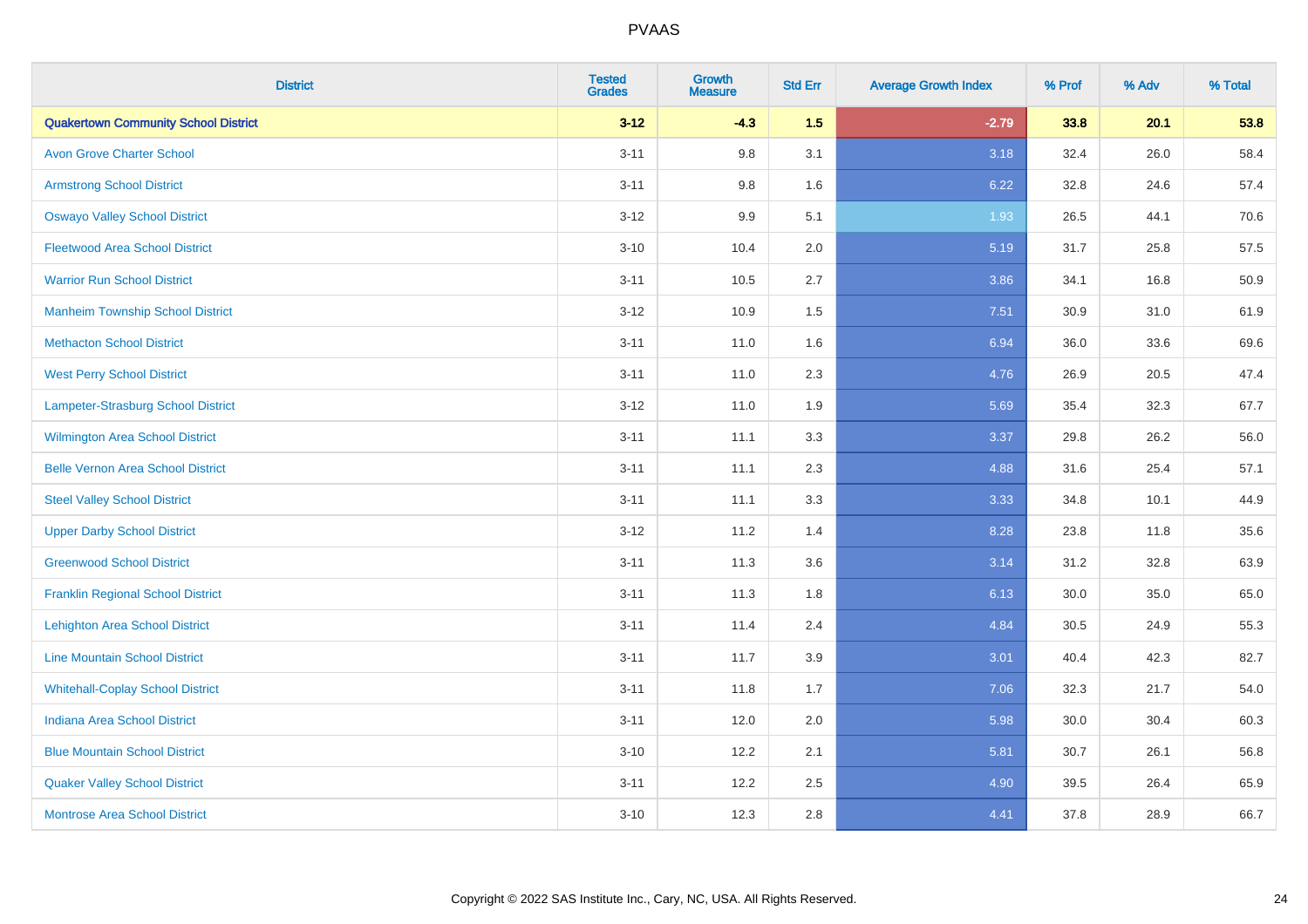| <b>District</b>                                 | <b>Tested</b><br><b>Grades</b> | Growth<br><b>Measure</b> | <b>Std Err</b> | <b>Average Growth Index</b> | % Prof | % Adv | % Total |
|-------------------------------------------------|--------------------------------|--------------------------|----------------|-----------------------------|--------|-------|---------|
| <b>Quakertown Community School District</b>     | $3 - 12$                       | $-4.3$                   | 1.5            | $-2.79$                     | 33.8   | 20.1  | 53.8    |
| <b>Mifflin County School District</b>           | $3 - 11$                       | 12.3                     | 1.6            | 7.69                        | 35.1   | 15.1  | 50.3    |
| <b>Cocalico School District</b>                 | $3 - 11$                       | 12.3                     | 1.9            | 6.48                        | 28.2   | 32.3  | 60.5    |
| Allegheny-Clarion Valley School District        | $3 - 10$                       | 12.3                     | 4.1            | 3.03                        | 33.3   | 19.0  | 52.4    |
| <b>Manheim Central School District</b>          | $3 - 11$                       | 12.8                     | 2.0            | 6.52                        | 27.8   | 35.4  | 63.2    |
| Pen Argyl Area School District                  | $3 - 12$                       | 12.8                     | 2.5            | 5.10                        | 28.5   | 23.8  | 52.3    |
| <b>Central York School District</b>             | $3 - 12$                       | 12.9                     | 1.5            | 8.64                        | 31.4   | 24.1  | 55.5    |
| <b>Laurel School District</b>                   | $3 - 11$                       | 13.0                     | 3.1            | 4.19                        | 30.3   | 15.7  | 46.1    |
| North Pocono School District                    | $3 - 11$                       | 13.1                     | 3.7            | 3.54                        | 31.4   | 33.3  | 64.7    |
| <b>Maritime Academy Charter School</b>          | $3 - 10$                       | 13.2                     | 3.1            | 4.29                        | 24.0   | 1.3   | 25.3    |
| <b>Lakeland School District</b>                 | $3 - 11$                       | 13.3                     | 2.8            | 4.80                        | 22.2   | 21.2  | 43.4    |
| <b>Tuscarora School District</b>                | $3 - 11$                       | 13.4                     | 2.2            | 6.20                        | 37.1   | 26.3  | 63.4    |
| <b>Hempfield School District</b>                | $3 - 11$                       | 13.4                     | 1.3            | 10.53                       | 29.9   | 36.8  | 66.7    |
| <b>Harbor Creek School District</b>             | $3 - 11$                       | 13.4                     | 2.3            | 5.80                        | 34.5   | 40.7  | 75.2    |
| <b>Council Rock School District</b>             | $3 - 11$                       | 13.5                     | 1.1            | 12.27                       | 32.0   | 35.4  | 67.4    |
| <b>Iroquois School District</b>                 | $3 - 11$                       | 13.6                     | 2.8            | 4.83                        | 33.3   | 16.0  | 49.4    |
| <b>Upper Saint Clair School District</b>        | $3 - 11$                       | 13.8                     | 1.8            | 7.86                        | 32.2   | 44.5  | 76.7    |
| <b>Upper Merion Area School District</b>        | $3 - 11$                       | 14.0                     | 2.0            | 7.15                        | 34.4   | 32.6  | 67.0    |
| <b>Hermitage School District</b>                | $3 - 12$                       | 14.0                     | 2.5            | 5.59                        | 34.0   | 27.0  | 61.0    |
| <b>Peters Township School District</b>          | $3 - 11$                       | 14.1                     | 1.7            | 8.16                        | 35.2   | 41.6  | 76.8    |
| Penns Valley Area School District               | $3 - 12$                       | 14.1                     | 2.6            | 5.33                        | 29.6   | 23.3  | 52.9    |
| Capital Area School for the Arts Charter School | $9 - 11$                       | 14.2                     | 4.5            | 3.13                        | 27.5   | 30.0  | 57.5    |
| <b>Agora Cyber Charter School</b>               | $3 - 11$                       | 14.6                     | 2.4            | 6.03                        | 24.7   | 19.5  | 44.2    |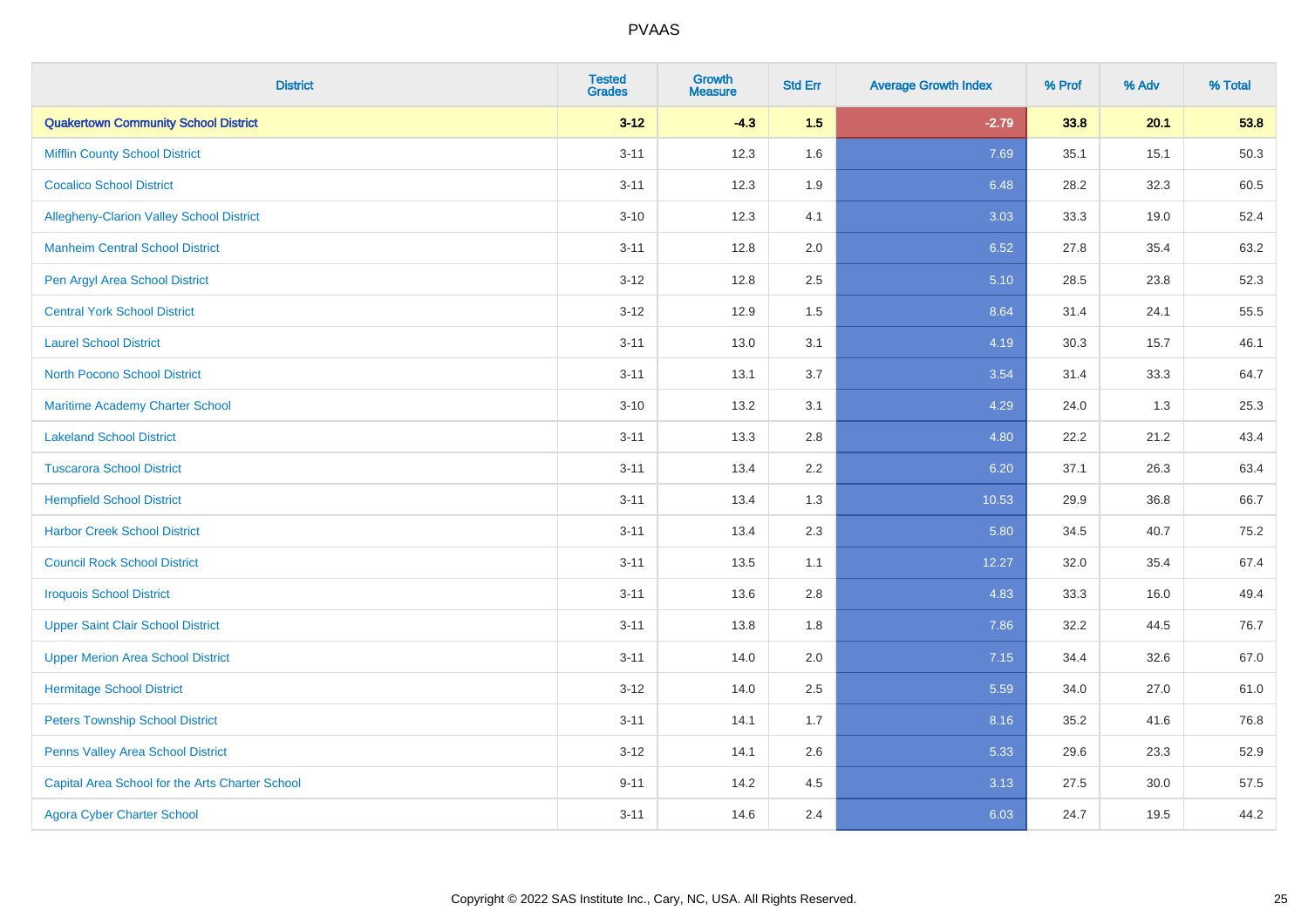| <b>District</b>                               | <b>Tested</b><br><b>Grades</b> | <b>Growth</b><br><b>Measure</b> | <b>Std Err</b> | <b>Average Growth Index</b> | % Prof | % Adv | % Total |
|-----------------------------------------------|--------------------------------|---------------------------------|----------------|-----------------------------|--------|-------|---------|
| <b>Quakertown Community School District</b>   | $3 - 12$                       | $-4.3$                          | 1.5            | $-2.79$                     | 33.8   | 20.1  | 53.8    |
| <b>Coudersport Area School District</b>       | $3 - 11$                       | 14.8                            | 3.4            | 4.33                        | 34.7   | 28.0  | 62.7    |
| Lake-Lehman School District                   | $3 - 11$                       | 14.9                            | 2.8            | 5.34                        | 25.8   | 22.5  | 48.3    |
| <b>Southern York County School District</b>   | $3 - 11$                       | 15.5                            | 1.8            | 8.48                        | 37.6   | 29.2  | 66.8    |
| <b>Central Bucks School District</b>          | $3 - 11$                       | 15.5                            | 0.9            | 17.94                       | 34.8   | 41.4  | 76.2    |
| <b>Delaware Valley School District</b>        | $3 - 11$                       | 15.7                            | 1.6            | 9.62                        | 36.7   | 32.1  | 68.8    |
| <b>Punxsutawney Area School District</b>      | $3 - 11$                       | 15.8                            | 2.7            | 5.83                        | 18.6   | 29.0  | 47.6    |
| <b>Unionville-Chadds Ford School District</b> | $3 - 11$                       | 15.8                            | 1.7            | 9.12                        | 31.2   | 48.0  | 79.2    |
| Palmyra Area School District                  | $3 - 11$                       | 16.2                            | 1.8            | 9.02                        | 38.8   | 34.0  | 72.8    |
| <b>Upper Dauphin Area School District</b>     | $3 - 11$                       | 16.5                            | 5.1            | 3.26                        | 37.5   | 26.8  | 64.3    |
| <b>Spring-Ford Area School District</b>       | $3 - 11$                       | 16.6                            | 1.2            | 14.02                       | 30.4   | 45.3  | 75.7    |
| West Branch Area School District              | $3 - 11$                       | 17.0                            | 3.3            | 5.20                        | 47.1   | 19.1  | 66.2    |
| North Penn School District                    | $3 - 11$                       | 17.6                            | $1.0$          | 17.53                       | 30.8   | 35.7  | 66.4    |
| <b>Fox Chapel Area School District</b>        | $3 - 11$                       | 17.6                            | 1.9            | 9.47                        | 22.9   | 52.0  | 74.9    |
| <b>Pequea Valley School District</b>          | $3 - 11$                       | 18.0                            | 3.1            | 5.74                        | 29.2   | 37.5  | 66.7    |
| North Allegheny School District               | $3 - 11$                       | 18.0                            | 1.3            | 14.25                       | 30.5   | 42.9  | 73.4    |
| <b>Danville Area School District</b>          | $3 - 11$                       | 18.4                            | 2.6            | 7.19                        | 32.0   | 46.1  | 78.1    |
| <b>Souderton Area School District</b>         | $3 - 11$                       | 18.5                            | 1.4            | 12.86                       | 39.2   | 31.2  | 70.4    |
| <b>Cumberland Valley School District</b>      | $3 - 12$                       | 18.6                            | 1.2            | 15.79                       | 31.3   | 39.2  | 70.5    |
| <b>Lower Merion School District</b>           | $3 - 11$                       | 18.9                            | 1.2            | 15.42                       | 29.4   | 48.6  | 78.0    |
| <b>Saucon Valley School District</b>          | $3 - 11$                       | 18.9                            | 2.2            | 8.48                        | 26.0   | 39.6  | 65.6    |
| <b>Berlin Brothersvalley School District</b>  | $3 - 11$                       | 19.6                            | 4.0            | 4.93                        | 28.3   | 41.3  | 69.6    |
| <b>Dallastown Area School District</b>        | $3 - 11$                       | 19.9                            | 1.4            | 14.14                       | 36.8   | 34.2  | 71.0    |